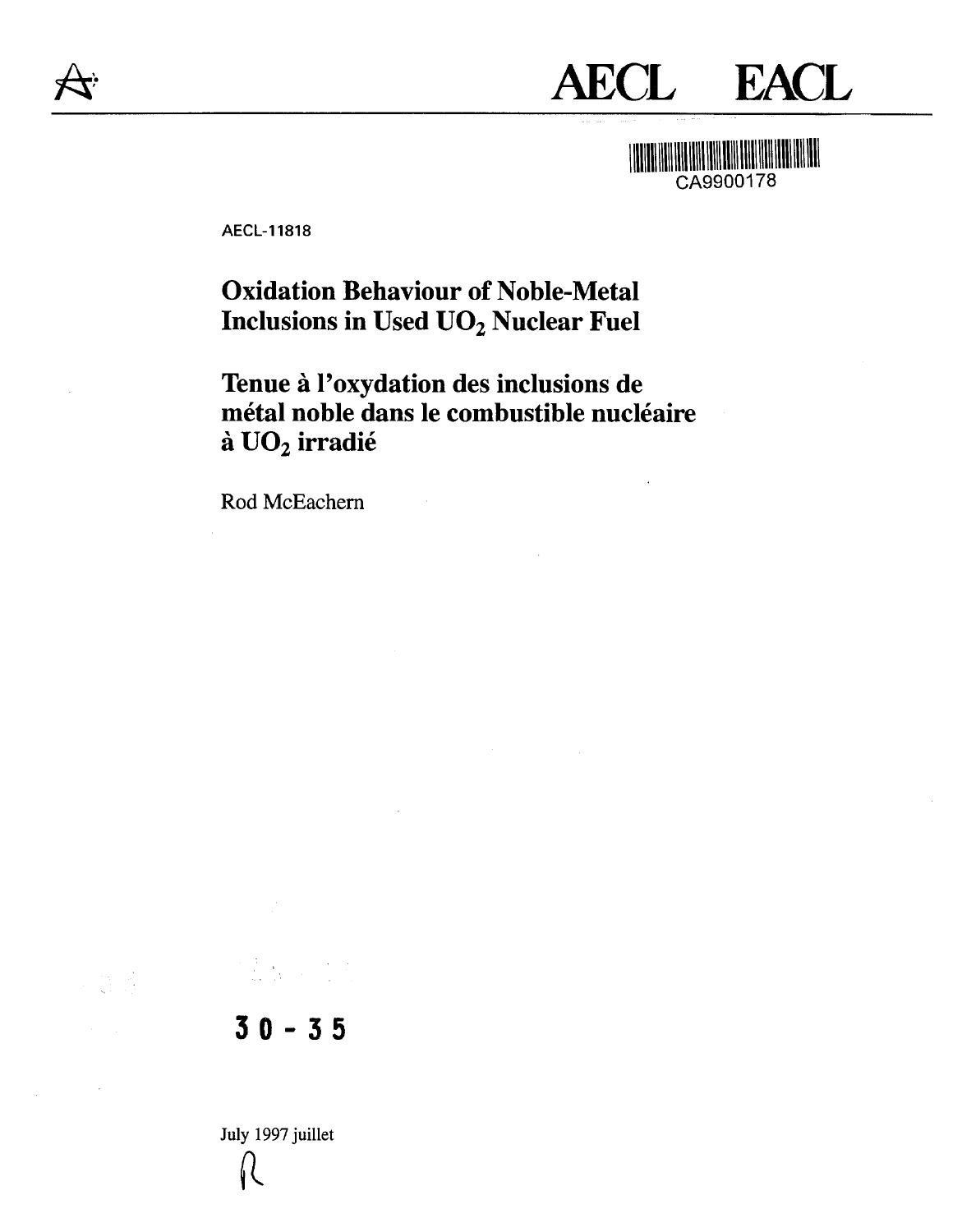

## **AECL EACL**

## OXIDATION BEHAVIOUR OF NOBLE-METAL INCLUSIONS IN USED UO2 NUCLEAR FUEL

by

Rod McEachern

Research Chemistry Branch Whiteshell Laboratories Pinawa, Manitoba ROE 1L0 1997

AECL-11818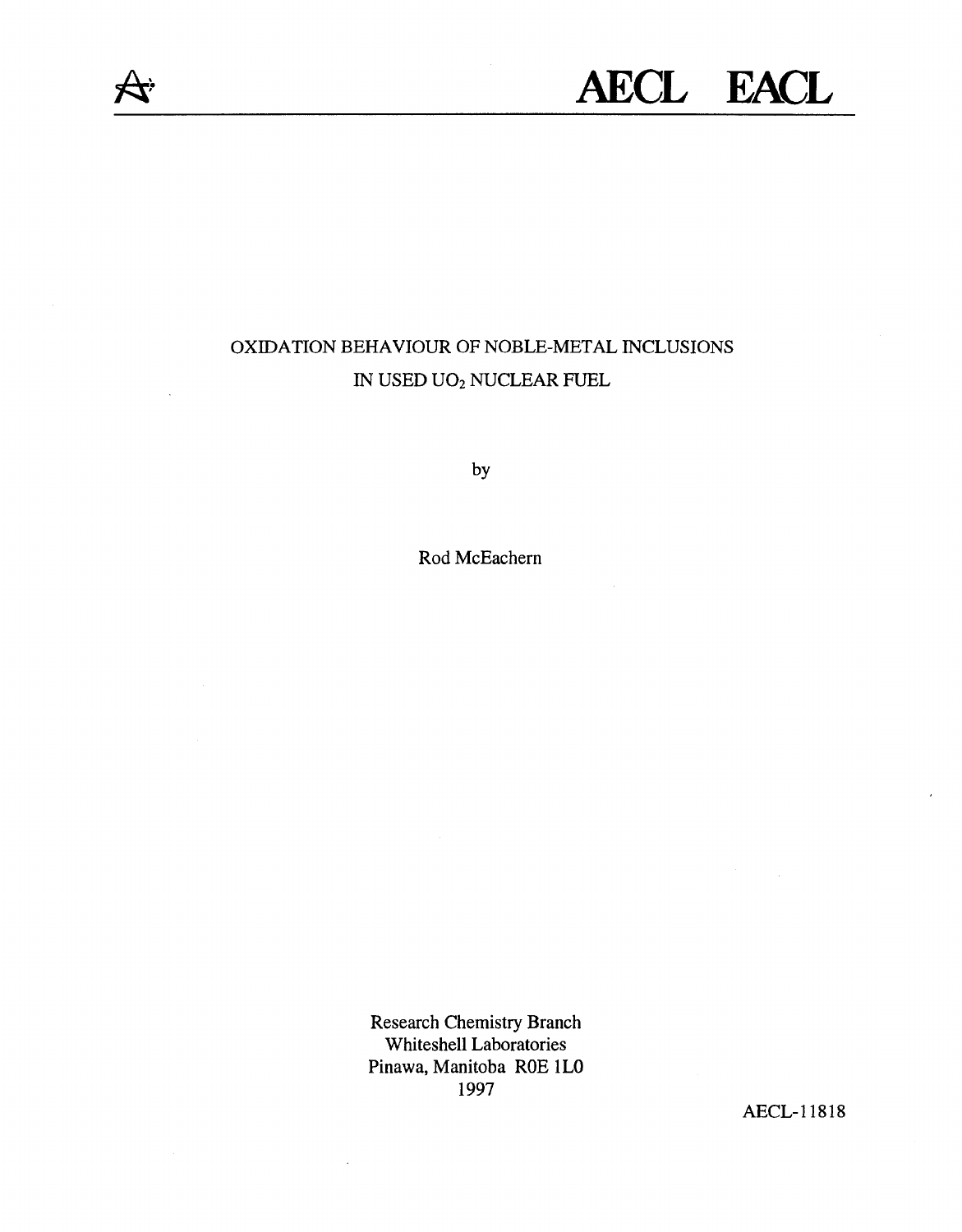

## OXIDATION BEHAVIOUR OF NOBLE-METAL INCLUSIONS IN USED UO<sup>2</sup> NUCLEAR FUEL

by

Rod McEachern

#### ABSTRACT

The literature on the chemistry of the noble-metal (Mo-Rh-Ru-Pd-Tc) inclusions found in used nuclear fuel has been reviewed. The Mo-Ru-Pd phase diagram is reasonably well understood, and the pseudoternary Mo-(Tc+Ru)-Rh+Pd) system can be used to qualitatively understand the phase chemistry of the noble-metal inclusions. The kinetics of the oxidation reaction are not particularly well understood, but they are of limited applicability to understanding the properties of used fuel. In contrast, it is important to determine the thermodynamic activity of molybdenum in noble-metal inclusions, so that analysis of their molybdenum content can be used as a probe of the local oxygen potential of the used fuel.

> Research Chemistry Branch Whiteshell Laboratories Pinawa, Manitoba ROE 1L0 1997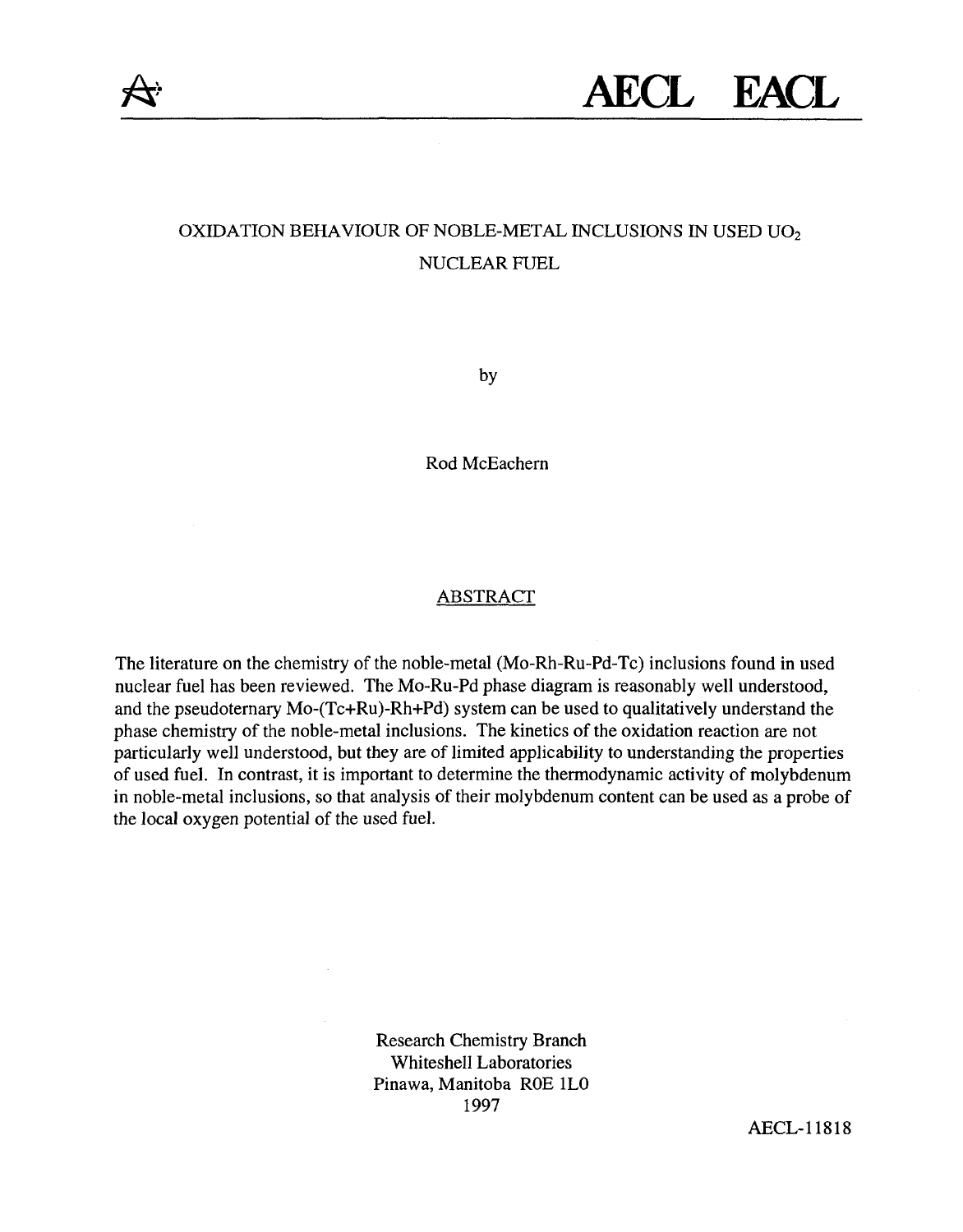

## TENUE A LOXYDATION DES INCLUSIONS DE METAL NOBLE DANS LE COMBUSTIBLE NUCLÉAIRE À UO<sub>2</sub> IRRADIÉ

par

Rod McEachern

### RESUME

L'auteur a examine la documentation sur la chimie des inclusions de metal noble (Mo-Rh-Ru-Pd-Tc) dans le combustible nucléaire irradié. La courbe des phases Mo-Ru-Pd est raisonnablement bien comprise, et on peut utiliser le réseau pseudoternaire Mo-(Tc+Ru)-Rh+Pd) pour comprendre qualitativement la chimie de phase des inclusions de metal noble. La cinetique de la reaction d'oxydation n'est pas particulièrement bien comprise, mais elle s'applique de façon limitée à la compréhension des propriétés du combustible irradié. Par contraste, il est important de déterminer l'activité thermodynamique du molybdène dans les inclusions de métal noble, de sorte que l'on puisse utiliser l'analyse de la teneur en molybdène comme échantillon du potentiel d'oxygene local du combustible irradie.

> Chimie de recherche Laboratoires de Whiteshell Pinawa (Manitoba) ROE 1L0 1997

> > AECL-11818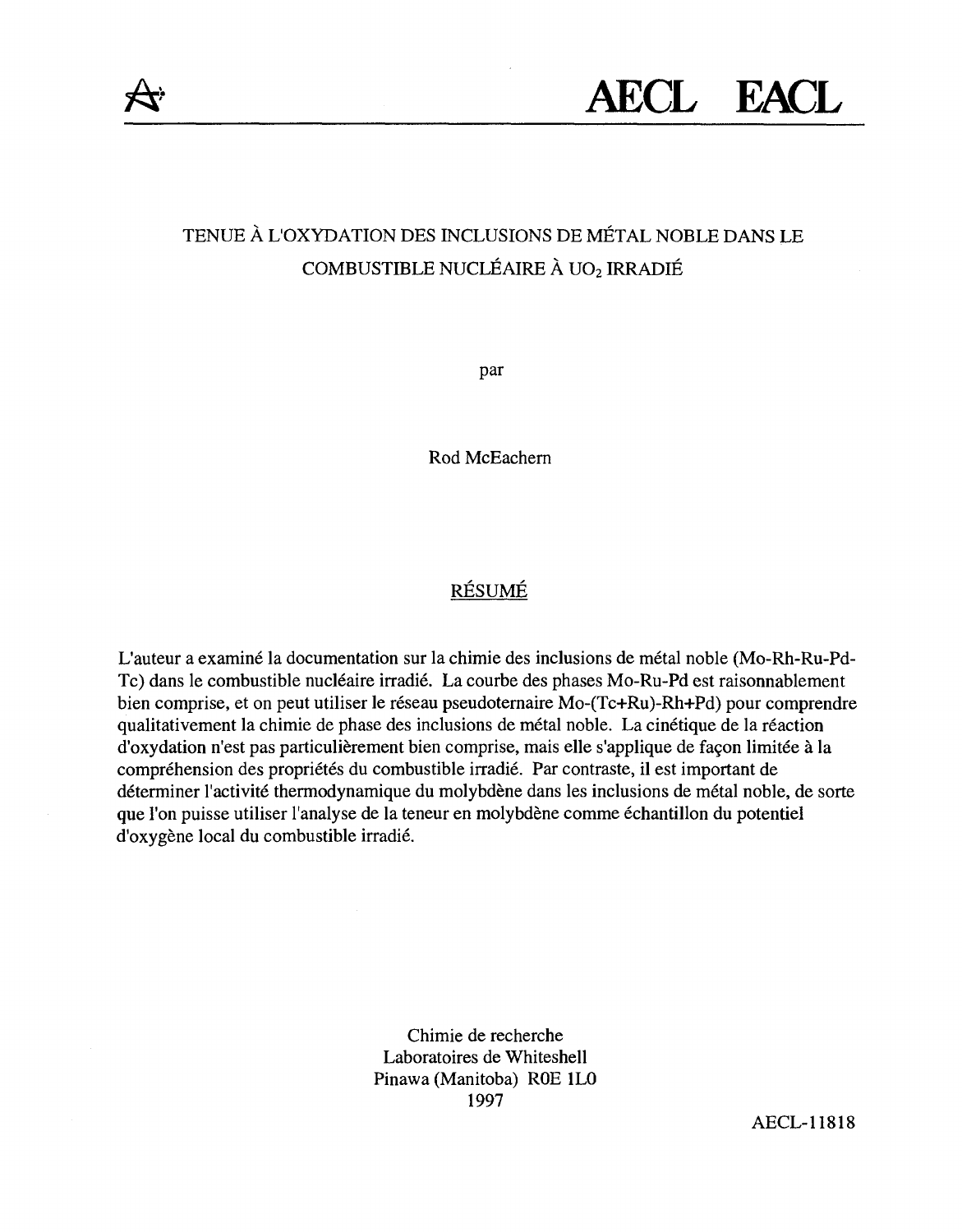#### **CONTENTS**

|                         |                                                      | Page           |
|-------------------------|------------------------------------------------------|----------------|
| 1.                      | <b>INTRODUCTION</b>                                  | 1              |
| 2.                      | FISSION PRODUCT INVENTORY OF Mo, Tc, Ru, Rh AND Pd   | $\mathbf{1}$   |
| 3.                      | RELEVANT PHASE DIAGRAMS                              | 3              |
| 4.                      | <b>OXIDATION BEHAVIOUR</b>                           | $\mathfrak{S}$ |
| 5.                      | VAPOURIZATION OF Mo, Tc, Ru, Rh, Pd AND THEIR OXIDES | 10             |
| 6.                      | <b>KINETIC DATA</b>                                  | 11             |
| 7.                      | SUMMARY AND SUGGESTIONS FOR FURTHER WORK             | 12             |
| <b>ACKNOWLEDGEMENTS</b> |                                                      | 13             |
| <b>REFERENCES</b>       |                                                      |                |

 $\mathcal{L}^{\text{max}}_{\text{max}}$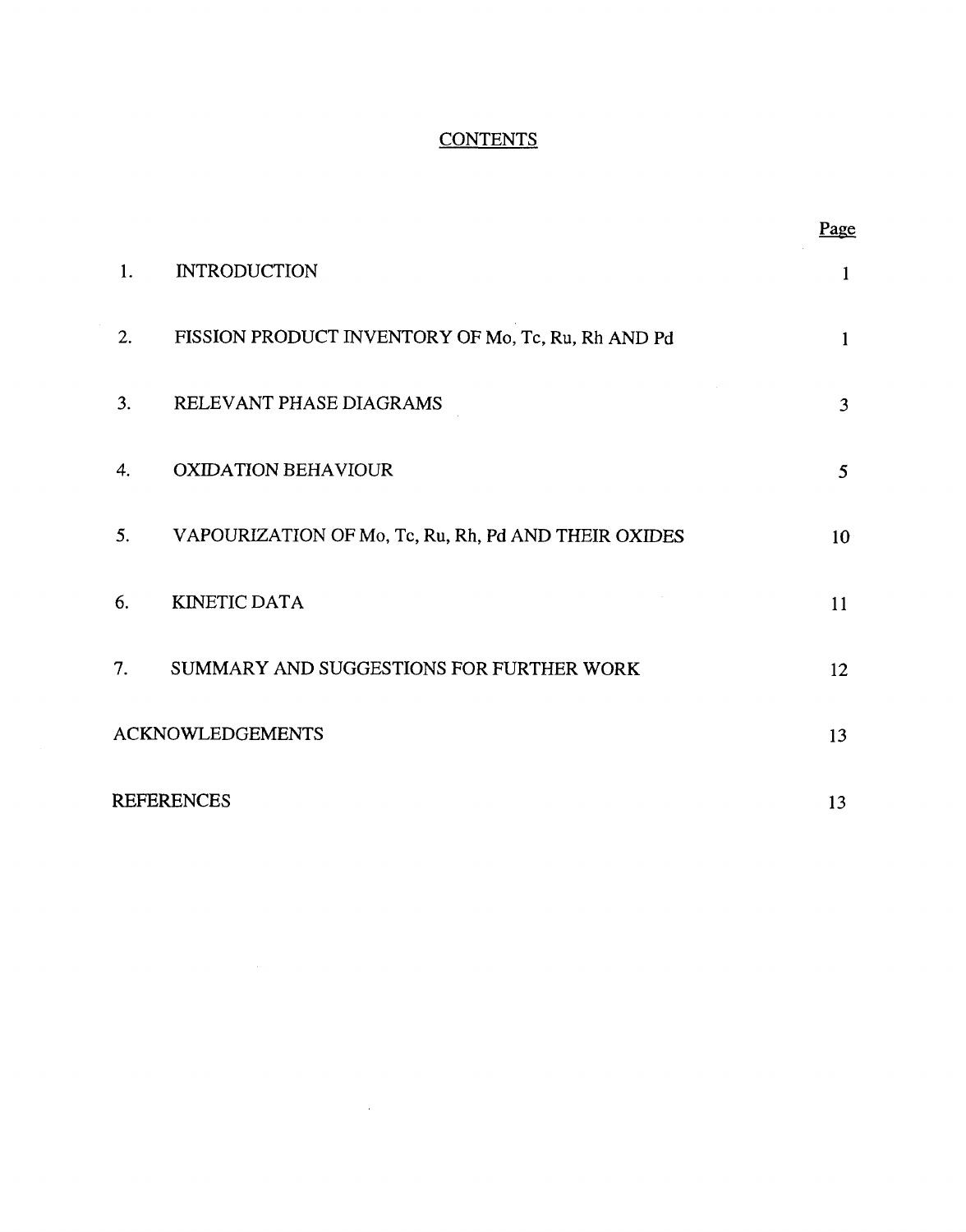#### 1. INTRODUCTION

The "white inclusions" containing Mo, Tc, Ru, Rh and Pd, in used  $(U.Pu)O<sub>2</sub>$  fuel have been studied extensively over the past 30 years (Kleykamp 1985 and references therein). The composition and phase chemistry of these noble-metal particles has received considerable attention because the slow dissolution rate of these particles in nitric acid complicates reprocessing of used fuel (Kleykamp 1988a,b). Moreover, the nature of the noble-metal inclusions provides insight into the oxygen potential of the fuel since the  $Mo/MoO<sub>2</sub>$  equilibrium occurs at oxygen potentials that are similar to the oxygen potentials of slightly hyperstoichiometric  $UO_{2+x}$  (Kleykamp 1985). Oxidized molybdenum enters the complex  $(Ba, Sr, Cs)$  (U,Pu,Zr,Mo,RE) $O<sub>3</sub><sup>1</sup>$  oxide phase (Kleykamp 1985) according to the equilibrium

$$
[Mo]allow + O2 = [MoO2]oxide phase
$$
 (1)

so that the concentration of molybdenum in the alloy can be used to determine the local oxygen potential of the used fuel (Kleykamp 1977,1985,1988a).

#### 2. FISSION PRODUCT INVENTORY OF Mo, Tc, Ru. Rh AND Pd

The total inventory of fission-product Mo, Tc, Ru, Rh and Pd has been calculated for typical used LWR fuel (Guenther et al. 1988) for burnups ranging between 20 and 50 MWd/kg U. Corresponding fission-product inventories for typical used  $CANDU^{\circ}$  fuel (burnup = 7.93 MWd/kg U) have been calculated by Tait et al. (1989). For simplicity, the data on the concentration of Mo, Tc, Ru, Rh and Pd in the used fuel have been calculated in terms of their relative abundance, in atom *%,* and the results are given in Table 1 and illustrated in Figure 1. Examination of Figure 1 shows that used CANDU fuel is enriched in ruthenium and depleted in molybdenum, relative to used LWR fuel. These differences between the data for CANDU fuel and the data of LWR fuel are partly due to the different cooling times in the 2 types of calculations (6 a for LWR, immediately after discharge for CANDU) and partly due to different nuclear reactions inherent in the 2 types of fuel.

 $<sup>1</sup> RE = rare-centh elements$ </sup>

CANDU® is a registered trademark of Atomic Energy of Canada Limited (AECL)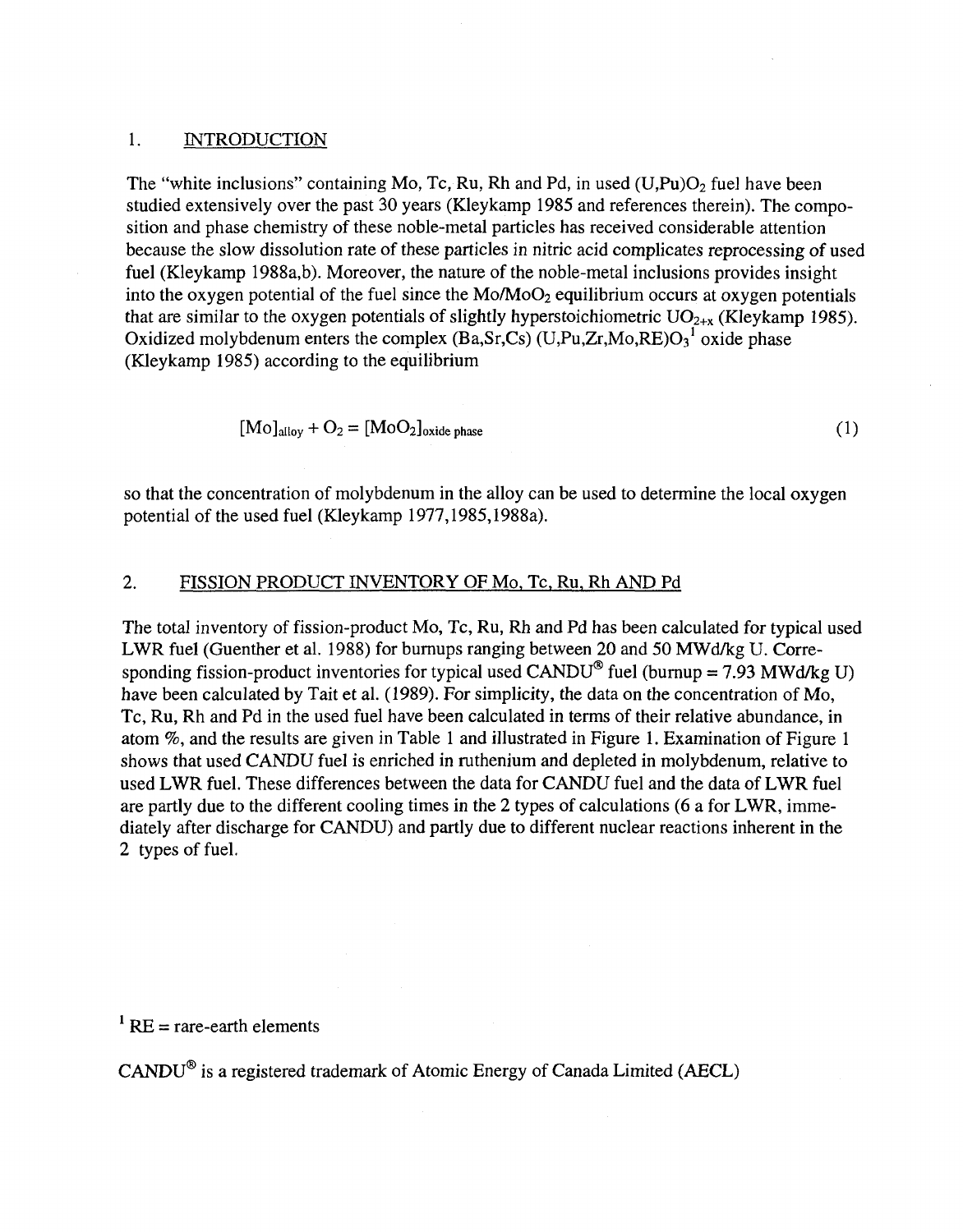#### TABLE1

## RELATIVE ABUNDANCE OF FISSION-PRODUCT Mo. Tc, Ru, Rh AND Pd IN USED UO<sub>2</sub> FUEL, CALCULATED IN TERMS OF ATOM % OF THE TOTAL Mo-Tc-Ru-Rh-Pd CONTENT

Data are for used LWR fuel 6 a after discharge, as calculated by Guenther (1988), except as noted otherwise.

| Burnup<br>(MWd/kg U) | Tc    | Ru    | Rh   | Pd    | Mo    | $Tc + Ru$ | $Rh + Pd$ |
|----------------------|-------|-------|------|-------|-------|-----------|-----------|
|                      |       |       |      |       |       |           |           |
| 20                   | 9.98  | 26.03 | 6.17 | 14.75 | 43.07 | 36.01     | 20.92     |
| 25                   | 9.58  | 26.33 | 5.84 | 16.24 | 42.01 | 35.91     | 22.08     |
| 30                   | 9.22  | 26.62 | 5.50 | 17.56 | 41.10 | 35.84     | 23.06     |
| 35                   | 8.88  | 26.89 | 5.16 | 18.79 | 40.29 | 35.77     | 23.95     |
| 40                   | 8.55  | 27.14 | 4.83 | 19.88 | 39.55 | 35.69     | 24.71     |
| 45                   | 8.26  | 27.41 | 4.52 | 20.88 | 38.94 | 35.67     | 25.40     |
| 50                   | 7.98  | 27.67 | 4.24 | 21.77 | 38.38 | 35.65     | 26.01     |
| $7.93*$              | 10.81 | 32.71 | 5.59 | 12.01 | 38.87 | 43.52     | 17.60     |

Data for typical CANDU fuel immediately after discharge, calculated from results presented by Tait et al. (1989).



FIGURE 1: Composition of Mo-Tc-Rh-Ru-Pd Noble-Metal Inclusions in Used Fuel, as a Function of Burnup. Data are for used LWR fuel 6 a after discharge (Guenther et al. 1988) except for the points at 7.93 MWd/kg U, which are for freshly discharged used CANDU fuel (Tait et al. 1989).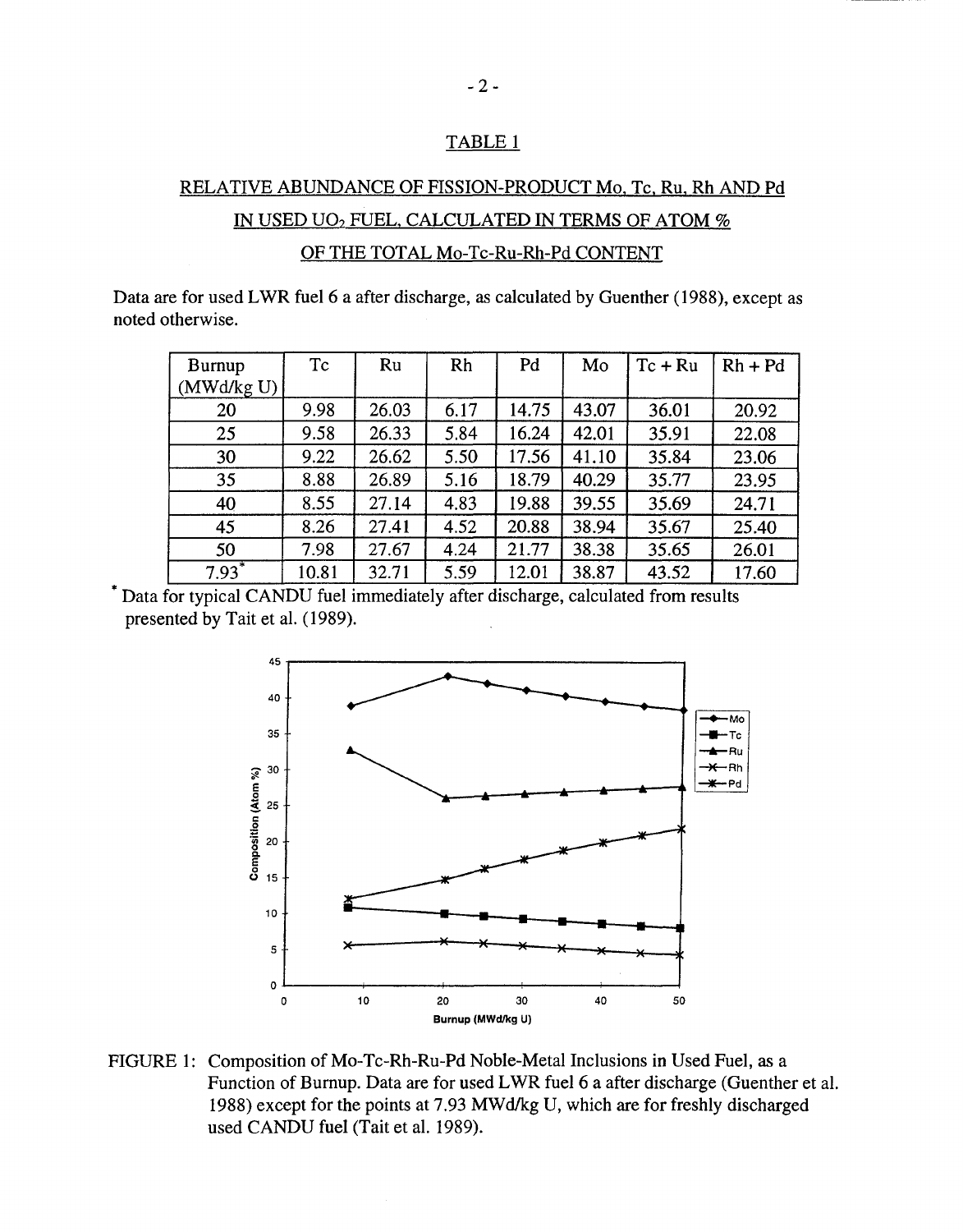#### 3. RELEVANT PHASE DIAGRAMS

The 5-component Mo-Tc-Ru-Rh-Pd system is generally simplified by considering the ternary Mo-Ru-Pd system since the latter 3 are the most abundant elements in the noble-metal inclusions. Moreover, the Tc-Ru and Rh-Pd pairs are completely miscible (the latter only below 845°C) (Darby et al. 1962,1963; Paschoal 1983).

Kleykamp (1989) recently compiled data on the ternary Mo-Ru-Pd system in the temperature range 1133 to 1700°C and performed additional experiments to determine the ternary phase diagram at 1000°C (Figure 2). Examination of Figure 2 reveals that the ternary Mo-Ru-Pd system is dominated by the large solubility of molybdenum and palladium in the hexagonal-close-packed ruthenium lattice. The resulting solid solution Ru(Mo,Pd) is identified as the e phase in Figure 2. Solid solutions in the palladium and molybdenum lattices are identified as  $\alpha$  and  $\beta$  respectively in Figure 2. The intermediate phases  $\varepsilon'$  (Mo<sub>9</sub>Pd<sub>11</sub>) and  $\sigma$  (Mo<sub>5</sub>Ru<sub>3</sub>) are stable only over the limited temperature ranges 1370 to 1720°C and 1143 to 1915°C respectively (Kleykamp 1989).

Kleykamp (1985,1988a,1989) surveyed available X-ray microanalysis and XRD powder diffraction (XRD) data of noble-metal particles in used  $(U,Pu)O<sub>2</sub>$  fuel and reported that they generally consist of the single  $Ru(Mo, Tc, Rh, Pd)$  hexagonal  $\varepsilon$  phase. There are, however, many exceptions. Fuels with a high molybdenum content and low oxygen potential consist of two phases: below 1900 $^{\circ}$ C high-power LWR fuel rods display the  $\varepsilon$  and the  $\beta$  phases (Kleykamp 1979, Kleykamp et al. 1985), whereas above 1900°C, coated-high-temperature reactor (HTR) fuel particles display both the e and the *a* phases (Forthmann et al. 1974, Kleykamp 1975). Also, the cold regions of fast breeder reactor (FBR) fuel have low molybdenum and high palladium contents; thus they can display a mixture of  $\varepsilon$  and  $\alpha$  phases (Kleykamp 1985, Kleykamp et al. 1985). The data for used LWR, HTR and FBR fuels, presented by Kleykamp (1988a), are illustrated in Figure 3(a). The phase diagram shown in Figure 3(a) is the ternary Mo-Ru-Pd system (1700 $^{\circ}$ C) upon which is projected the pseudoternary Mo-(Tc+Ru)-(Rh+Pd) data for the various used fuels.

The data of Kleykamp (1985,1988a, 1989) display good agreement between the observed phases in the Mo-Tc-Ru-Rh-Pd system and the isothermal section of the ternary Mo-Ru-Pd phase diagram. We thus conclude that the Mo-Ru-Pd ternary phase diagram is an acceptable tool for description of the phase chemistry of the noble-metal inclusions. The composition data for used LWR and CANDU fuel, as shown in Table 1 are thus illustrated in Figure 3(b) with the pseudoternary Mo-(Tc+Ru)-(Rh+Pd) system at 1000°C.

Examination of Figure 3(b) shows that at 1000°C the composition of Mo-Tc-Ru-Rh-Pd inclusions in used CANDU fuel is in the  $\epsilon$  field, near the border with the two-phase ( $\epsilon$ + $\beta$ ) field. We thus expect that noble-metal inclusions in used CANDU fuel will generally be only of the  $\epsilon$ phase. However, molybdenum-rich samples might display (in addition to the e phase) formation of some  $\sigma$  phase (Mo<sub>5</sub>Ru<sub>3</sub>) if the sample were heated to very high temperatures (e.g. 1900<sup>o</sup>C) or formation of the  $\beta$  phase at lower temperatures. The  $\beta$  phase thus formed would subsequently react to form  $MoO<sub>2</sub>$  and the multi-compound oxide phase (Kleykamp 1977, Paschoal et al. 1983).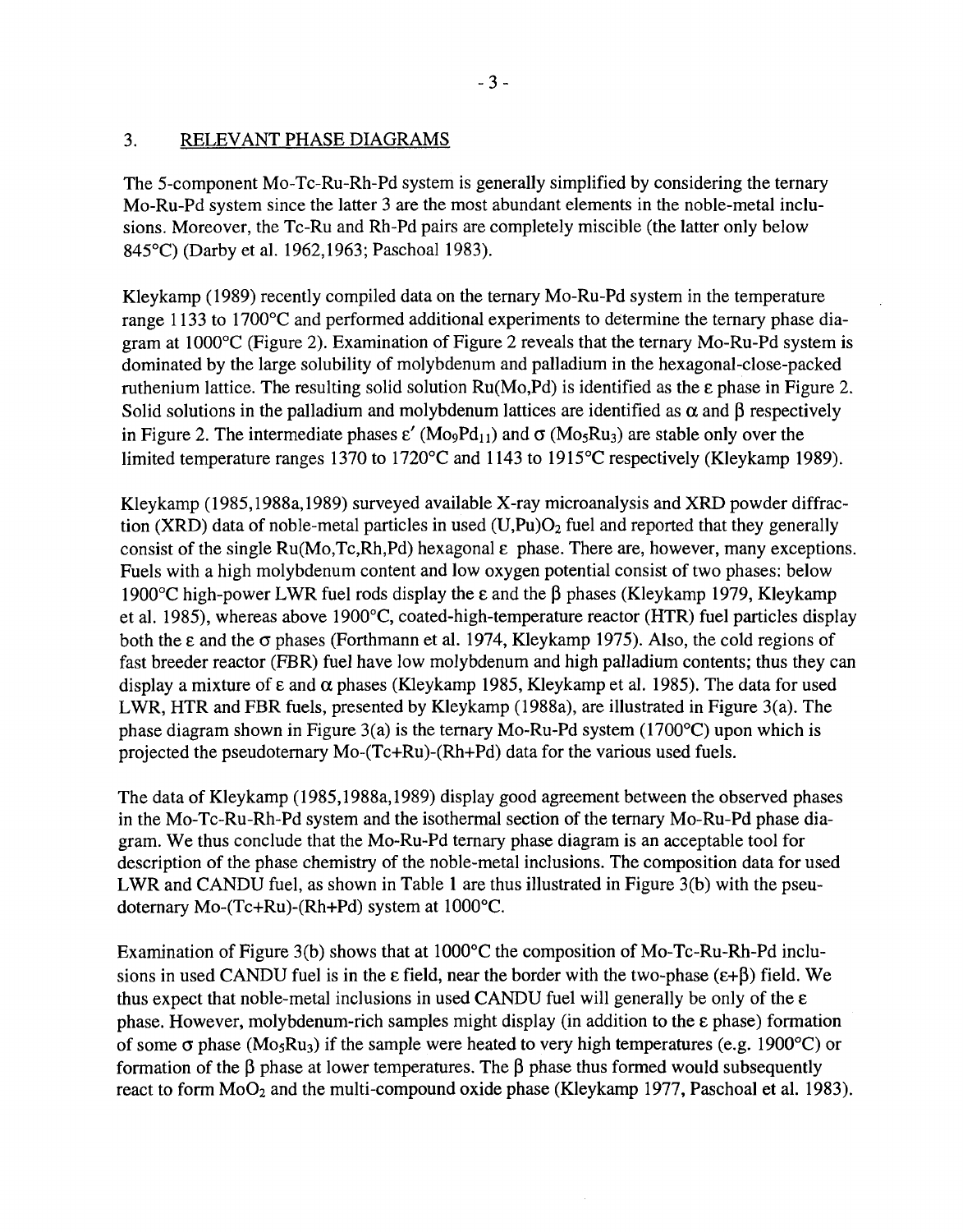

FIGURE 2: Isothermal Ternary Mo-Ru-Pd Phase Diagrams at a Temperature of (a) 1700°C (Paschoal et al. 1983), (b) 1450°C (Naito et al. 1988), (c) 1227°C (Fukuzawa et al. 1984), (d) 1133°C (Cornish and Pratt 1988) and (e) 1000°C (Kleykamp 1989) Adapted from the Figures Compiled and Presented by Kleykamp (1989).

**- 4 -**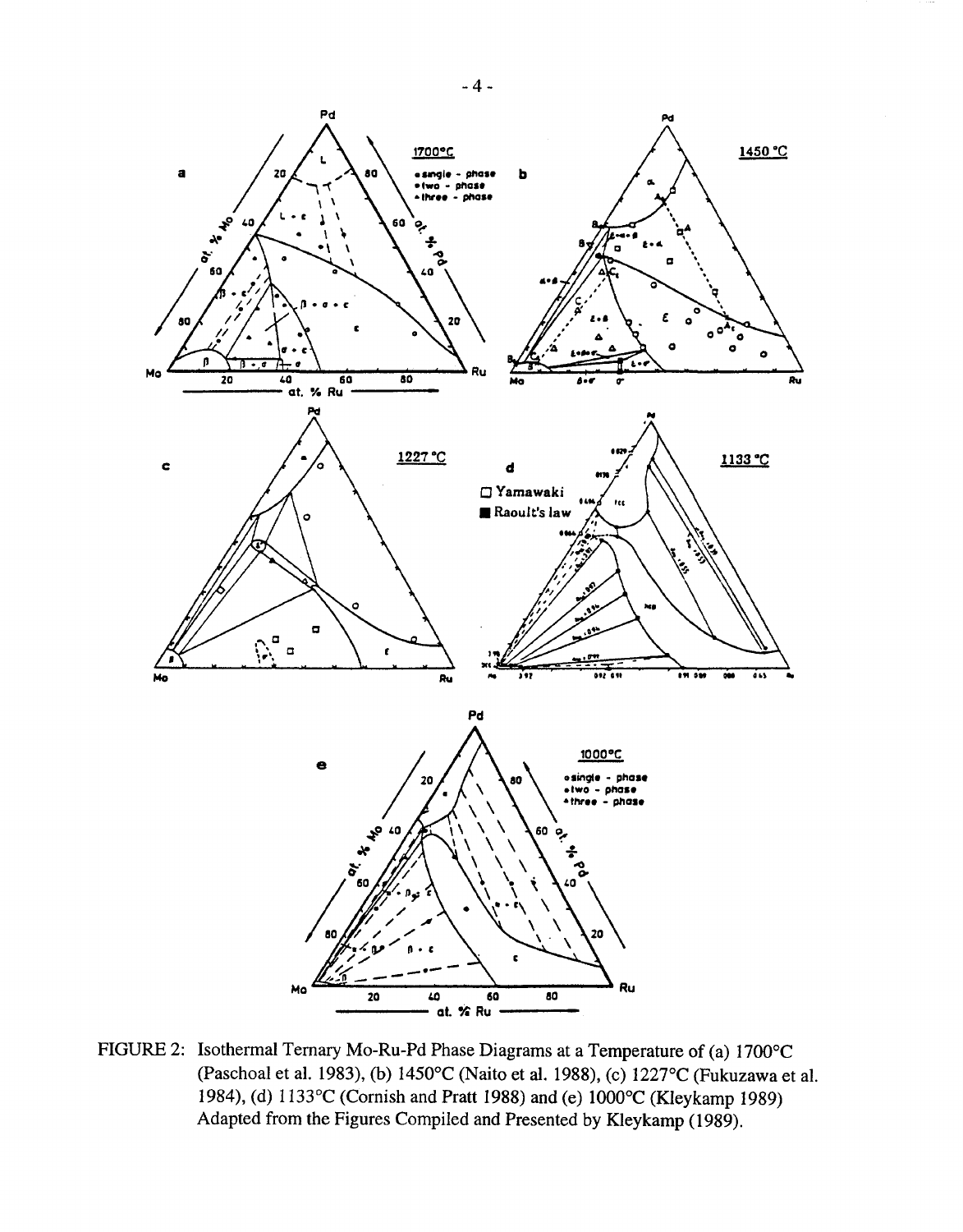

FIGURE 3: (a) Isothermal Ternary Mo-Ru-Pd Phase Diagram at 1700°C upon which is Superimposed the Pseudoternary Mo-(Tc+Ru)-(Rh+Pd) Phase Data for used LWR, HTR and FBR Fuels. This illustration is taken from Kleykamp (1988a) (b) Isothermal ternary Mo-Ru-Pd phase diagram at 1000°C (Kleykamp, 1989) upon which are superimposed the pseudoternary Mo-(Tc+Ru)-(Rh+Pd) compositions for used LWR fuel  $(x)$  for burnups ranging from 20 to 50 MWd/kg U as calculated by Guenther et al. (1988) and for used CANDU fuel  $(\Delta)$  with a burnup of 7.93 MWd/kg U (Tait et al. 1989).

The oxygen potential of used fuel rises during the course of burnup, and it may become high enough that noble-metal inclusions will be depleted in molybdenum because of their oxidation and subsequent migration to the complex multi-component oxide phase of general composition (Ba,Sr,Cs)(U,Pu,Zr,Mo,RE)C>3, or their complete release from the fuel matrix (Kleykamp 1985). The noble-metal inclusions in samples, which are palladium-rich and molybdenum-poor, may consist of the  $\epsilon$  and the  $\alpha$  phases (Paschoal et al. 1983, Naito et al. 1988). Clearly, analysis of the composition and phases in the noble-metal inclusions in used CANDU fuel can provide useful information on the nature and history of the fuel, but the results will need to be interpreted carefully.

#### **4.** OXIDATION BEHAVIOUR

It is well known that molybdenum metal oxidizes at oxygen potentials similar to that of slightly hyperstoichiometric  $UO_{2+x}$  (Kleykamp 1985). Oxidized molybdenum will leave the noble-metal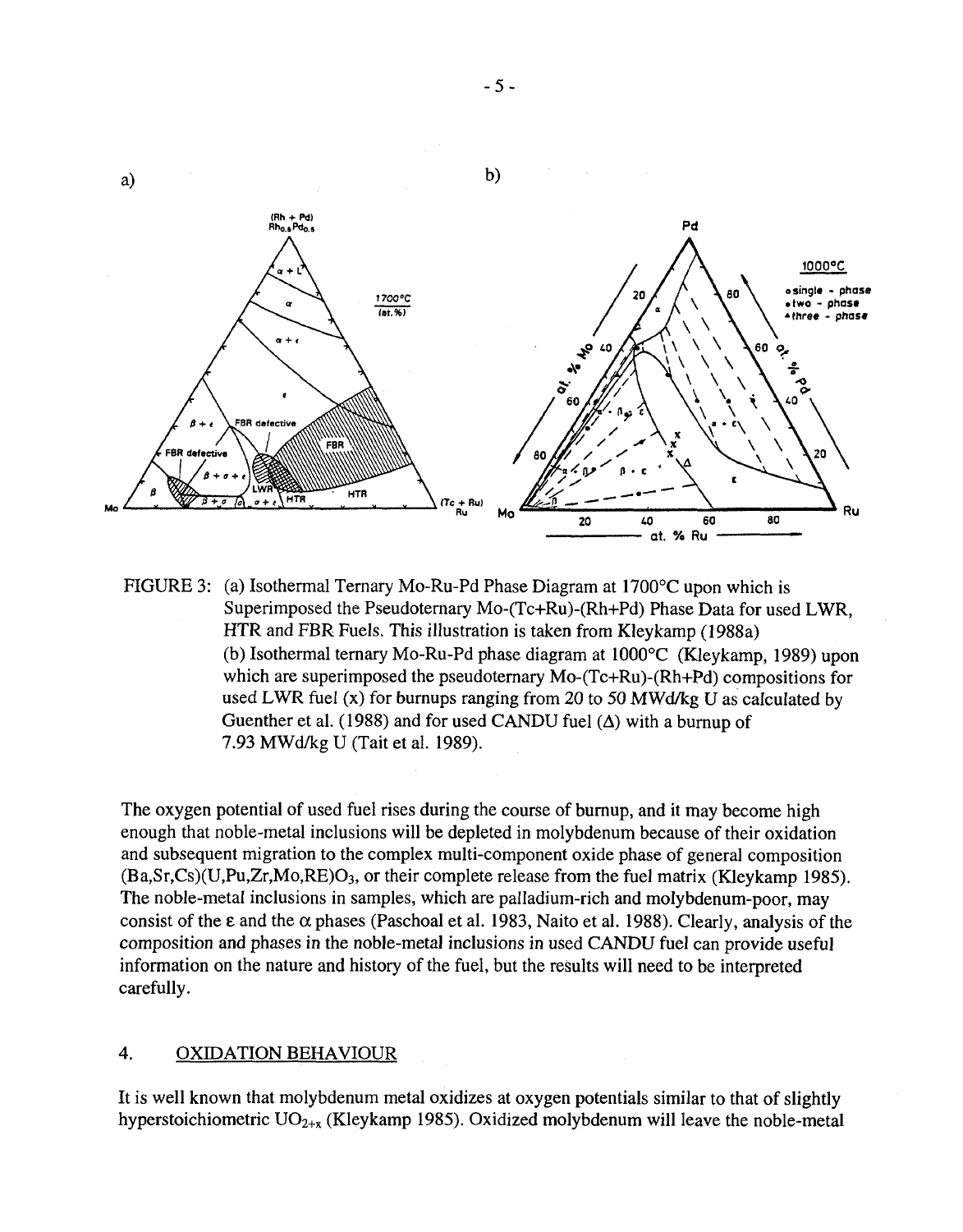inclusions, and enter the  $(Ba, Sr, Cs)(U, Pu, Zr, Mo, RE)O<sub>3</sub>$  ceramic phase (Kleykamp 1985), or it will be volatilized from the fuel completely. Thus it has been proposed that the molybdenum content of the noble-metal inclusions is a measure of the local oxygen potential of the fuel (Kleykamp 1977). To obtain a detailed understanding of the oxidation behaviour of the noblemetal inclusions in used fuel, one must estimate the activity of the various components within the alloy.

Naito et al. (1988) recently studied the oxidation behaviour of  $M_0$  45 Ru<sub>0.45</sub> Pd<sub>0.10</sub> by estimating the activity of the various metals in the alloy. The activity of palladium was determined for the range 1330 to 1485°C by vapour-pressure measurements (Naito et al. 1988, Matsui and Naito 1989a), and the activities of molybdenum and ruthenium were estimated using the regular solution model (Kaufman and Bernstein 1970). They then estimated the oxygen potentials associated with the equilibria (Naito et al. 1988):

$$
[Mo]_{\epsilon} + O_2(g) \leftrightarrow MoO_2(s)
$$
 (2)

$$
[Ru]_{\varepsilon} + O_2(g) \leftrightarrow RuO_2(s)
$$
 (3)

$$
[Pd]_{\varepsilon} + \frac{1}{2}O_2(g) \leftrightarrow PdO(s) \tag{4}
$$

where  $[M]_{\epsilon}$  (M = Mo, Ru, Pd) represents the individual constituent of the Mo-Ru-Pd alloy. The oxygen partial pressure associated with each of the above equilibria (for the pure elements) is plotted as a function of temperature in Figure 4.

Naito et al. (1988) compared their theoretical results with experimental data obtained at 1450°C. For this temperature, they calculated the oxygen potential required to oxidize the molybdenum in Mo-Ru-Pd alloys with compositions between 10.9 and 62.5 atom %. Each sample was then oxidized at 1450°C at 2 oxygen potentials: 1 above the calculated molybdenum-oxidation pressure, and 1 below. No reaction occurred at oxygen potentials below that associated with the  $[Mo]_e/MoO_2$  equilibrium. In contrast, those experiments with high oxygen potentials yielded a molybdenum oxide with composition  $-M_0O_{1.8}^2$ . Electron microprobe analysis (EMPA) of the oxidized material indicated that oxidation of the molybdenum causes it to segregate from the parent material. The composition and structure of the remaining molybdenum-depleted noblemetal phases were consistent with the Mo-Ru-Pd phase diagram at 1450°C. In 2 cases, the depletion of molybdenum was great enough that the noble-metal particles had composition associated with the 2-phase ( $\epsilon + \alpha$ ) region of the phase diagram; in these cases both the  $\epsilon$  and  $\alpha$ phases were indeed observed.

 $2$  With the exception that molybdenum oxide was not detected for that sample that had the lowest molybdenum content (10.9 atom %). Such an observation is perhaps due to volatilization of the small quantity of molybdenum oxide formed.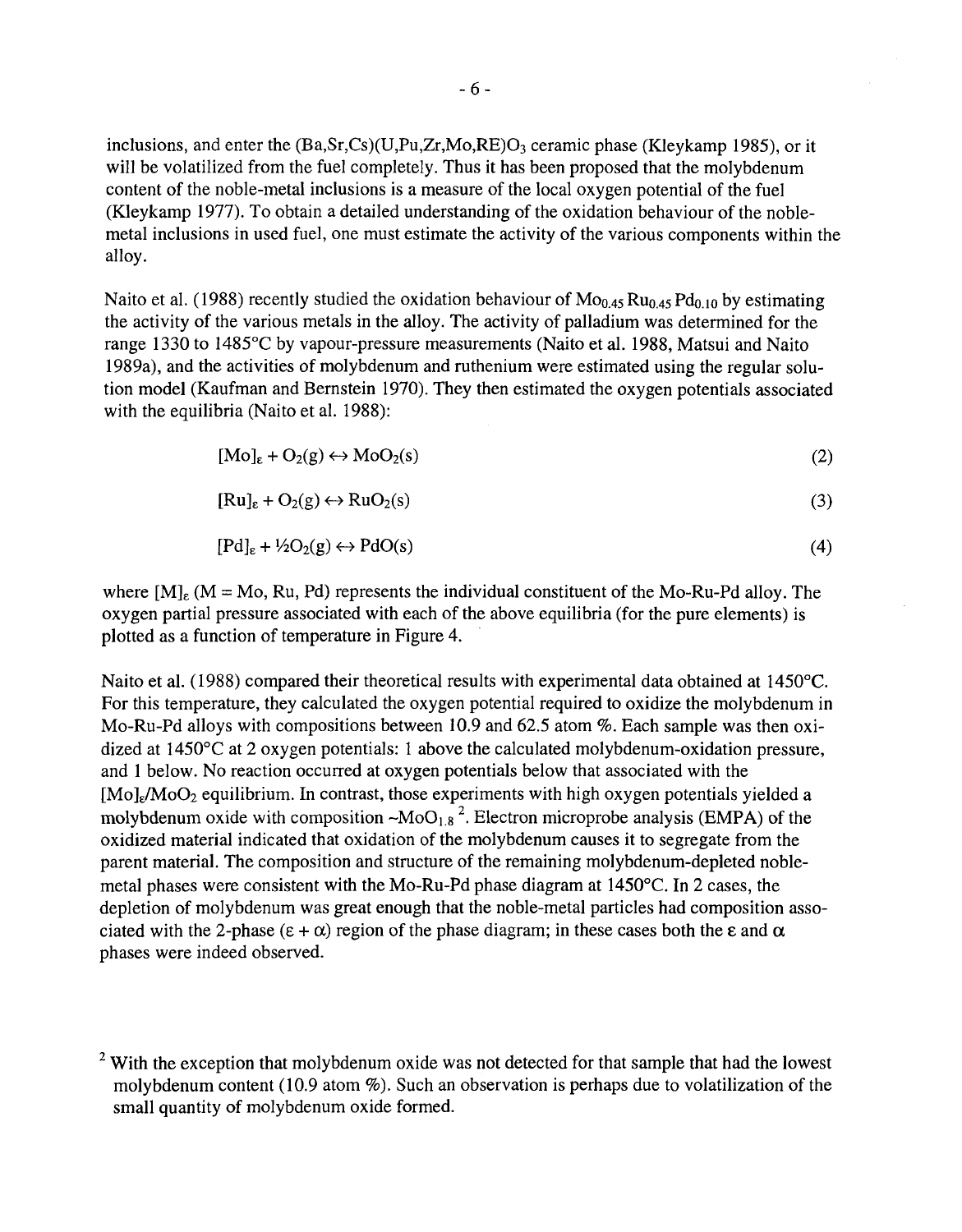

FIGURE 4: Oxygen Partial Pressure Associated with Oxidation Reactions (2) -(4). Adapted from Naito et al. (1988).

Matsui and Naito (1989b) extended the work of Naito et al.(1988) to include several alloys consisting of 3 of the 5 metals: Mo, Tc, Ru, Rh and Pd. As in the earlier study, the activity of palladium in the various alloys was estimated from the vapour-pressure measurements (Matsui and Naito 1989a), and the activity of each of the other constituents was calculated by the regular solution method (Kaufman and Bernstein 1970). Matsui and Naito (1989b) then calculated the oxygen partial pressure associated with the oxidation reaction for each metal; the results are

**- 7 -**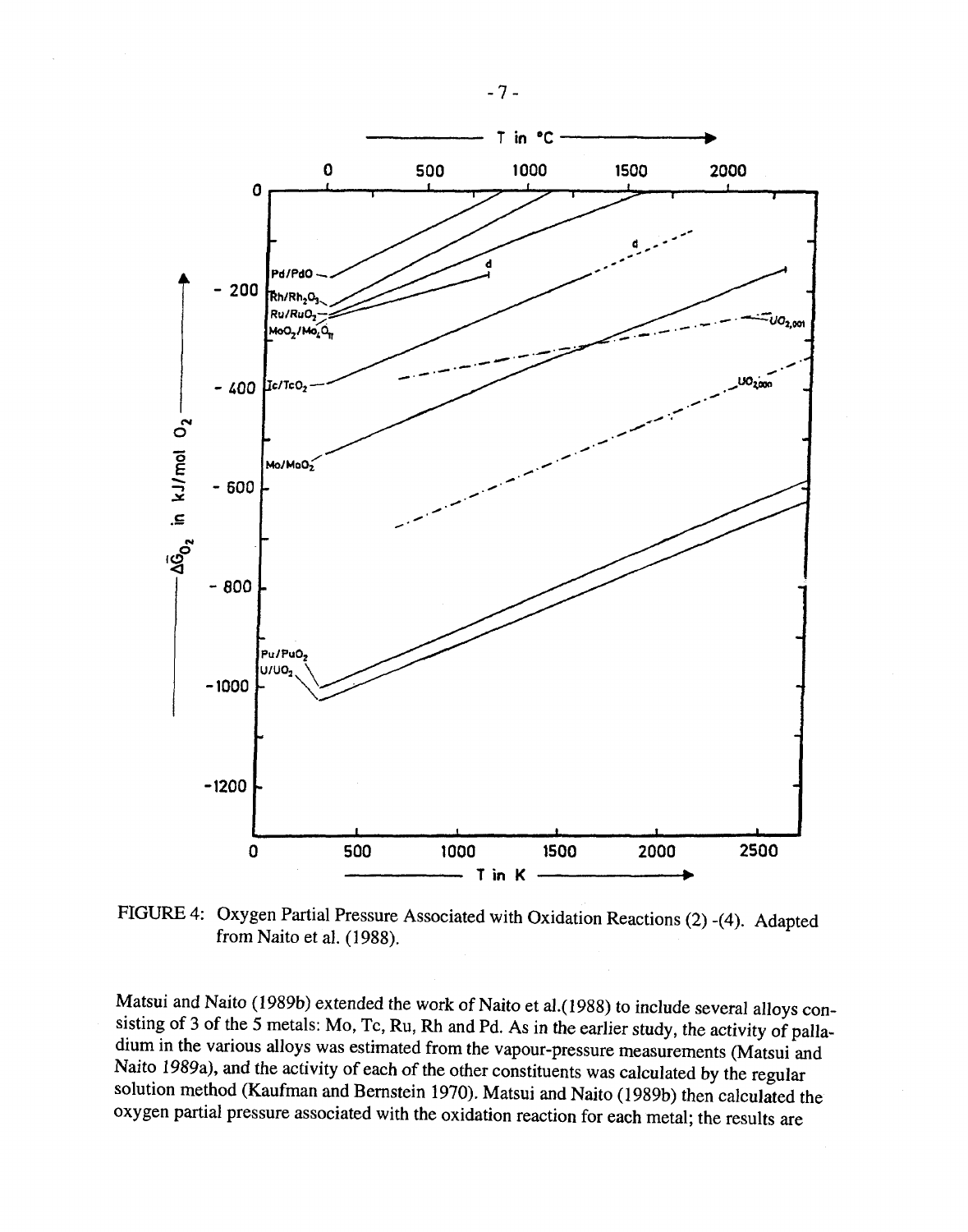illustrated in Figure 5. Examination of Figure 5 suggests that the oxygen pressure associated with oxidation of the elements in noble-metal inclusions increases in the order Mo, Tc, Ru, Rh, and Pd. Moreover, oxidation of molybdenum to  $MoO<sub>3</sub>$  will be complete prior to any oxidation of Ru, Rh or Pd. The equations describing the oxygen potentials illustrated in Figure 5 were not given in the work by Matsui and Naito (1989b). The expression for the oxygen pressure associated with oxidation of molybdenum in  $Mo_{0.45} Ru_{0.45} Pd_{0.10}$  was estimated from Figure 4 of Matsui and Naito (1989b) and found to be

$$
log(P02/Pa) = -30,357 \cdot (T)-1 + 14.14
$$
 (5)

The data illustrated in Figure 5 indicate that the oxidation behaviour of the metals Mo, Tc, Ru, Rh and Pd depends to some extent on the composition of the alloy. However, variations in oxidation behaviour associated with alloy composition are not great enough to change the overall sequence of oxidation.



FIGURE 5: Partial Pressure of Oxygen Associated with the Oxidation Reactions for Mo, Tc, Ru, Rh and Pd in Ternary Alloys Composed from Three of These Metals. Taken from reference Matsui and Naito 1989a.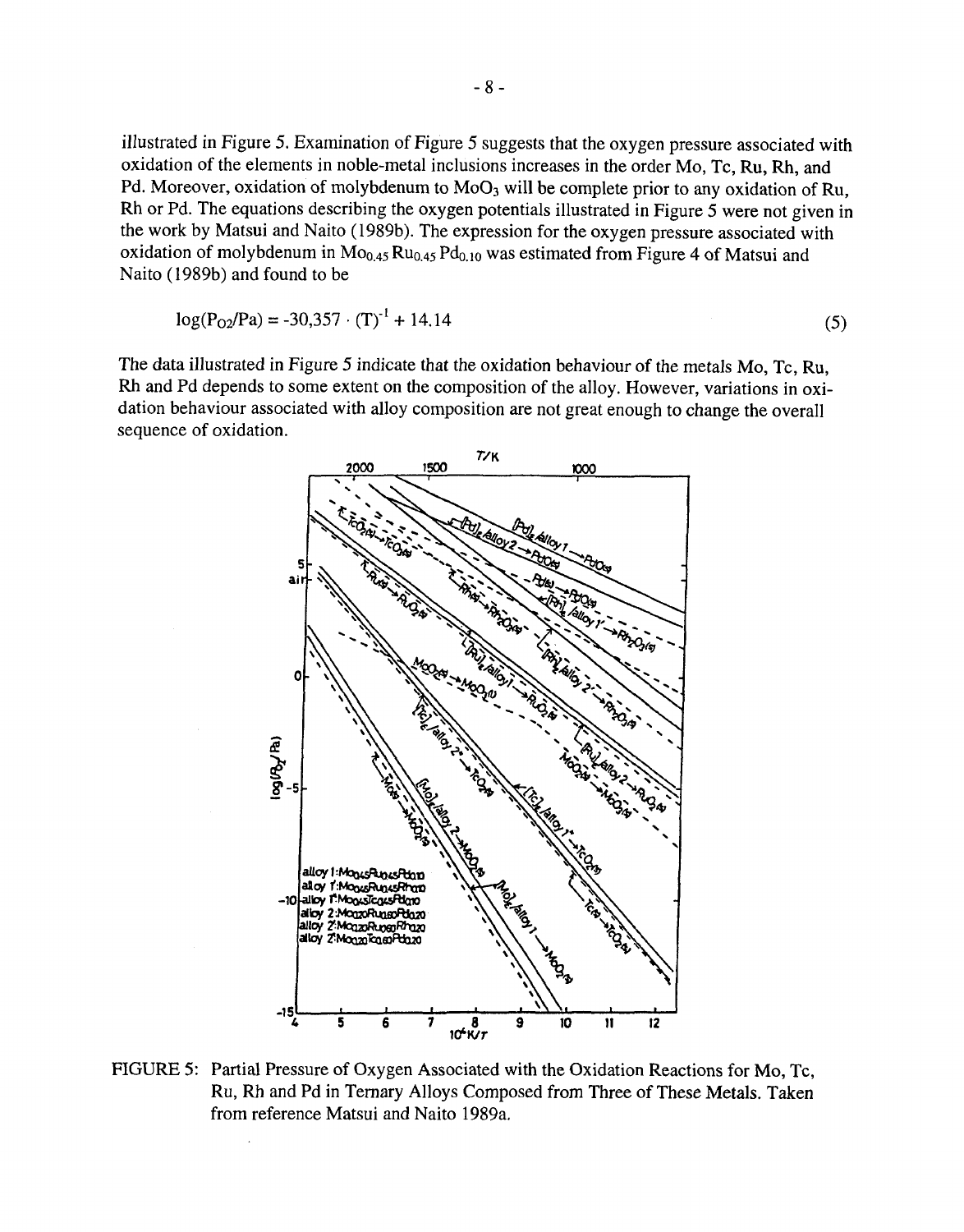Ugajin and Shiba (1982) studied the effect of oxygen potential on the chemical state of simulated fission products in  $(Th_{0.81}U_{0.19})O_2$ . They heated such samples for 5 h at 1500°C at various oxygen potentials. They found that oxygen potentials of -327 and -291 kJ mol<sup>-1</sup> did not result in oxidation of the ternary Mo-Ru-Pd alloy (composition, atom %, Mo 61.3/Ru 28.8/Pd 9.9). However, oxidation in the range -259 to -127 kJ mol<sup>-1</sup> resulted in the formation of BaMoO<sub>4</sub> and Nd<sub>2</sub>Zr<sub>2</sub>O<sub>7</sub> through the reactions

$$
[Mo]_{\varepsilon} + O_2(g) \leftrightarrow MoO_2 \tag{2}
$$

$$
BaZrO3 + MoO2 + 0.5O2 \leftrightarrow BaMoO4 + ZrO2
$$
 (6)

$$
2ZrO_2 + Nd_2O_3 \leftrightarrow Nd_2Zr_2O_7 \tag{7}
$$

Selective oxidation of molybdenum (and its depletion from the noble-metal inclusions) was confirmed by EMPA and lattice-parameter measurements following the heat treatment. Although the alloy compositions varied somewhat (so that exact comparison is not possible) the oxygen potentials required for molybdenum oxidation in the experiments reported by Ugajin and Shiba (1982) are comparable to those reported by Naito et al. (1988).

Ugajin and Shiba (1982) were able to model the oxidation process successfully. They claimed that oxidation of molybdenum from the alloy (reaction 2) is the key stage in the oxidation process (Ugajin and Shiba 1980) so that the oxygen potential in equilibrium with a noble-metal alloy system will be given by

$$
\Delta G(O_2) = \Delta G_f^{\circ} (MoO_2) - RTIna_{Mo}
$$
\n(8)

The activity of molybdenum in the alloy was estimated by the regular solution model (Kaufman and Bernstein, 1970), and thus the value of  $\Delta G(O_2)$  required for oxidation of molybdenum in the alloy was estimated to be -272 kJ mol<sup>-1</sup>. The calculated oxygen potential is consistent with the experimental observation that the noble-metal inclusions underwent oxidation at -259 kJ mol<sup>-1</sup> but not at  $-291$  kJ mol $^{-1}$ .

In conclusion, the oxidation behaviour of noble-metal alloys can be estimated by calculation of the activity of each of the components. Some experimental data are available for these activities, and other data can be calculated using the regular solution method. The limited experimental data available are in reasonable agreement with such calculated oxygen potentials. The composition of noble-metal alloys has a significant impact on the calculated oxygen potentials, but the effect is not great enough to change the overall trend, which remains (in decreasing tendency to oxidize): Mo, Tc, Ru, Rh, Pd. Oxidation behaviour of noble-metal alloys is governed by the behaviour of molybdenum. To a first approximation, the oxygen potential for noble-metal inclusions in used fuel is given by Equation (5).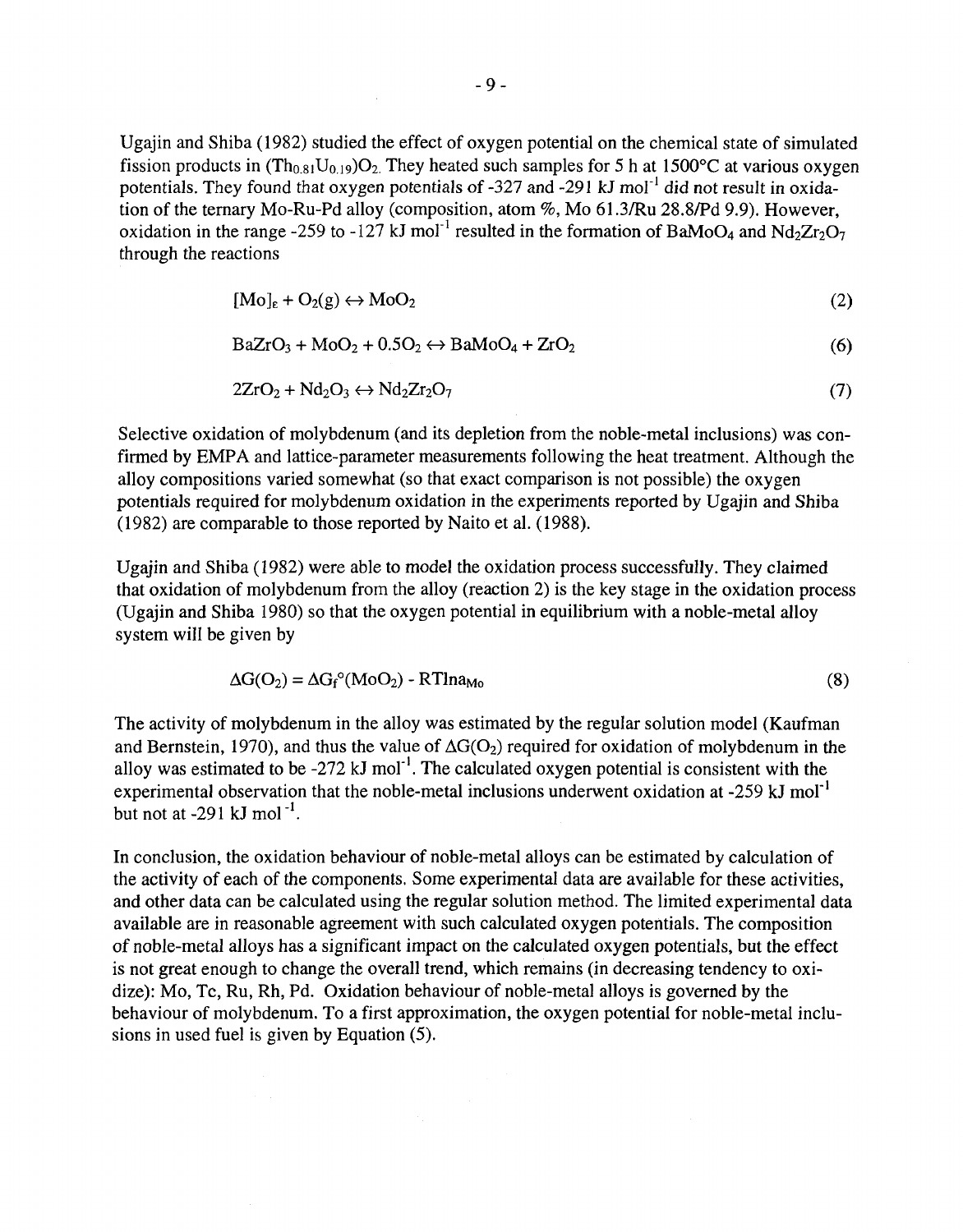#### 5. VAPOURIZATION OF Mo, Tc. Ru. Rh. Pd AND THEIR OXIDES

The vapour pressure of the various elements (and their oxides) in the noble-metal inclusions has been reasonably well studied because of the potential commercial value of Pd, Ru and Rh and also because of the implications of fission-product volatilization in a hypothetical reactoraccident scenario. Matsui and Naito (1989a) calculated the vapour pressure (1000 and 1500 K) as a function of oxygen potential for each of the relevant metal and metal-oxide species in equilibrium with alloys of composition similar to those observed in LWR and FBR used fuel. They performed such calculations by using the activity of palladium derived from experimentally determined vapour-pressure measurements (Matsui and Naito 1989a), along with the activity of molybdenum, technetium, rhodium and rhenium calculated by the regular solution model (Kaufman and Bernstein 1970) and known thermodynamic data for  $MoO<sub>2</sub>(s)$ ,  $MoO<sub>3</sub>(s,1)$ ,  $RuO<sub>2</sub>(s)$ ,  $PdO(s)$ ,  $Rh<sub>2</sub>O<sub>3</sub>(s)$ ,  $TcO<sub>2</sub>(s)$  and  $TcO<sub>3</sub>(s)$ . As an example of the calculations performed by Matsui and Naito (1989b), a plot of the vapour pressure of the molybdenum-containing species in equilibrium with  $Mo_{0.45}Ru_{0.45}Pd_{0.10}$  as a function of oxygen partial pressure is given in Figure 6.



FIGURE 6: Vapour Pressure of Molybdenum and the Various Molybdenum Oxides in Equilibrium with  $Mo_{0.45}Ru_{0.45}Pd_{0.10}$  as a Function of Oxygen Pressure at 1000 and 1500 K. Taken from Matsui and Naito (1989b).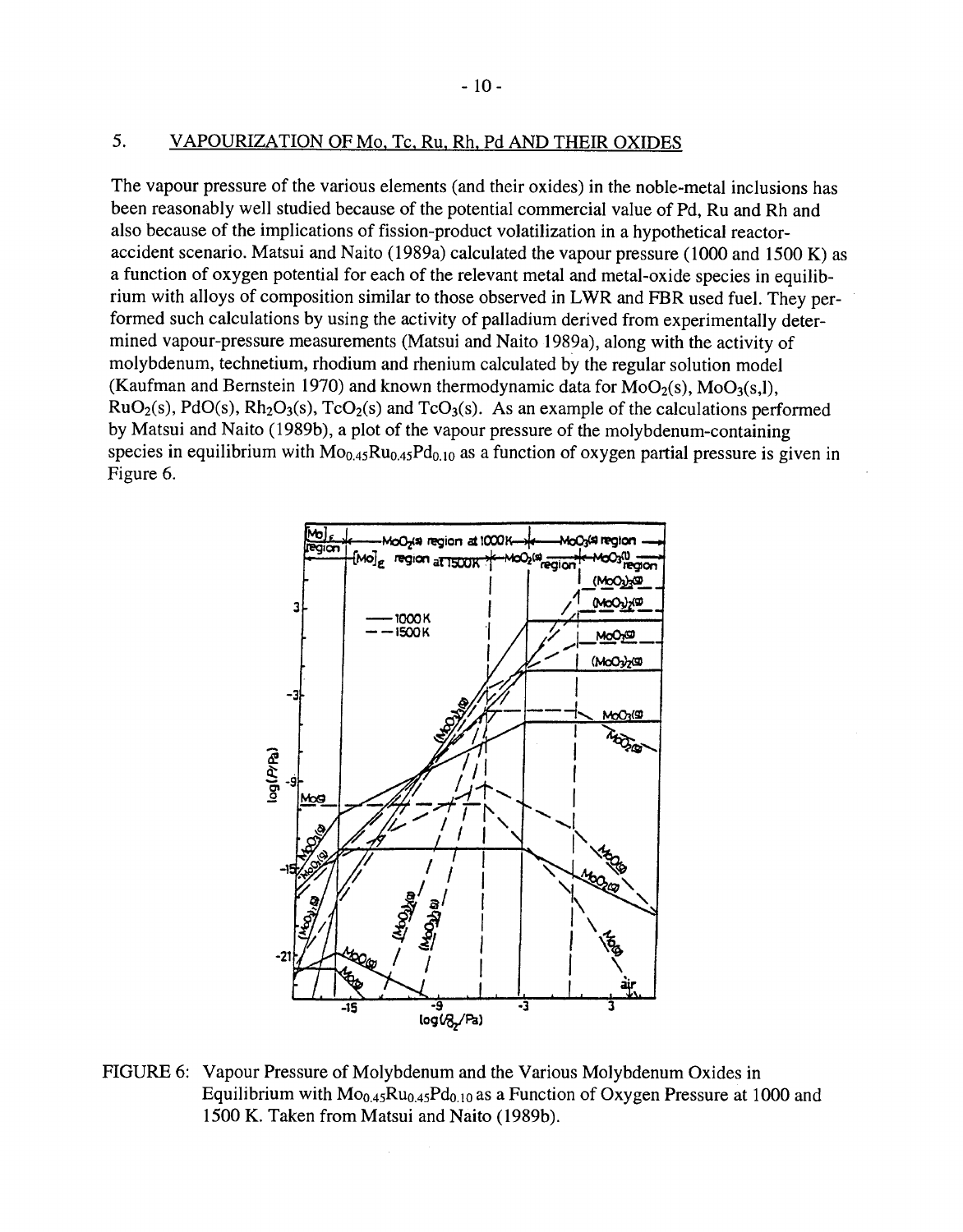The results reported by Matsui and Naito (1989a,b) indicate that in vacuum the vapour pressure of the various metals follows the trend:  $Pd \gg Rh \gg Ru \gg Mo \sim Tc$ . In oxidizing atmospheres, the vapour pressures of the various metal oxides are higher than are those of the metals (with the exception of palladium). The vapour pressure of gaseous oxides of molybdenum and ruthenium are significantly higher than are the rest of the metals, so that incongruent volatilization of Mo and Ru is expected when noble-metal inclusions are heated in an oxidizing atmosphere.

#### 6. KINETIC DATA

The reaction mechanism and kinetics for the rate of oxidation of the noble-metal inclusions are not particularly well understood. Even for pure metals, such as molybdenum, the oxidation reaction is complicated because several reactions are involved in the process. For example, in the oxidation of molybdenum, Ong and Fassell (1962) identified, in general, three consecutive reactions:

$$
Mo + O2 \rightarrow MoO2
$$
 (9)

$$
MoO2 + \frac{1}{2}O2 \rightarrow MoO3
$$
 (10)

$$
MoO3 \rightarrow 1/N (MoO3)N (vapour)
$$
 (11)

Moreover, Reaction (9) is diffusion controlled (Ongard Fassell 1962),whereas Reaction (10) is not (Floquet and Bertrand 1991a,b) so that the overall oxidation/volatilization model is complex (Ongard Fassell 1962).

Thermodynamic considerations will have a major influence on the nature of the oxidation process. Below the  $Mo(s) \rightarrow MoO_2(s)$  line in Figure 5, molybdenum metal will be the stable phase, although some degree of surface oxidation likely still occurs (Fogel 1976). Between the  $Mo(s) \rightarrow MoO_2(s)$  and the  $MoO_2(s) \rightarrow MoO_3(s, l)$  lines of Figure 5 bulk oxidation will proceed to MoO<sub>2</sub> while above the MoO<sub>2</sub>(s) $\rightarrow$ MoO<sub>3</sub>(s,l) line the stable phase will be either MoO<sub>3</sub>(s) or  $MoO<sub>3</sub>(1)$ .

Experimental results are generally in agreement with the above discussion. For example, Figure 5 indicates that air oxidation at 10 to 100 kPa yields  $MoO<sub>3</sub>$  at any temperature below 2000 K, and experiments have consistently shown this to be the case (Floquet and Bertrand 1991a,b, Raynaud 1984, Braverman et al. 1974, Barr 1978, Volykhov and Chapaikin 1983, Gaulbransen 1970) with only the occassonal dissenting voice (Zhizhin et al. 1982). In contrast, oxidation when  $P(O_2)$  was  $4 \times 10^{-5}$  Pa is expected to result in the formation of MoO<sub>2</sub>, which is consistent with experimental results reported by (Nozoye et al. 1976).

It has been suggested that the formation of  $MoO<sub>2</sub>$  follows diffusion-controlled kinetics (Ong and Fassell 1962) although reaction to form this compound has not been particularly well studied. The formation of  $MoO<sub>3</sub>$  has been studied more extensively than has the formation of  $MoO<sub>2</sub>$ , but the mechanism for  $MoO<sub>3</sub>$  formation is not yet agreed upon. Floquet and Bertrand (1991a,b)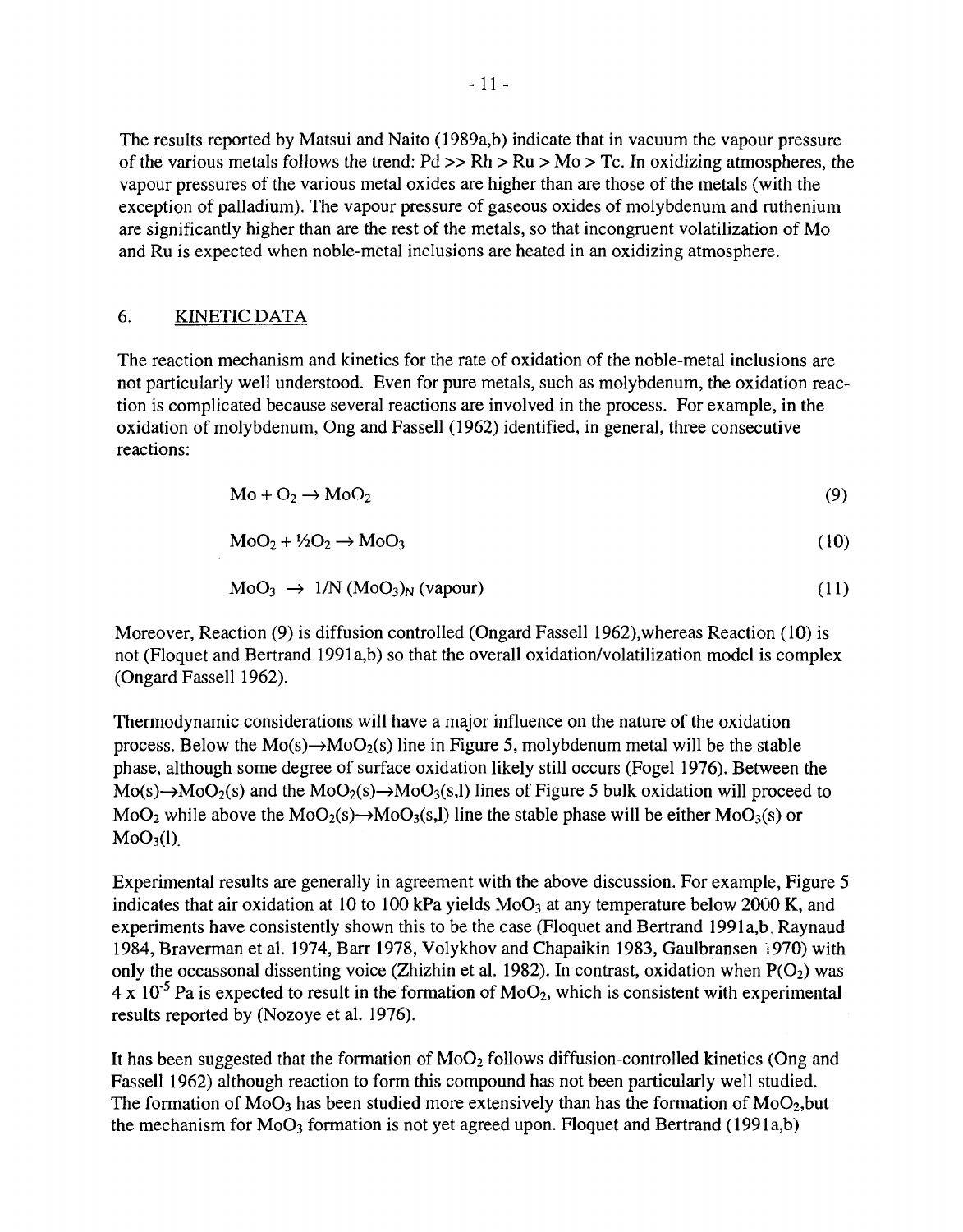suggested that the formation of  $MoO<sub>3</sub>$  follows nucleation-and-growth kinetics, whereas Valyukhov and Chapaikin (1983) reported that it is diffusion-controlled, and Ong and Fassell (1962) stated that it is phase-boundary controlled. At elevated temperatures the vapour pressure of  $MoO<sub>3</sub>$  is substantial; thus for example, the rate of volatilization determines the oxidation rate at 700 to 760°C (Braverman et al. 1974).

Examination by X-ray photoelectron spectroscopy (XPS) of the oxide film formed by air oxidation of molybdenum has also yielded ambiguous results. Barr (1978) reported that the oxide film formed by air oxidation is essentially pure  $MoO<sub>3</sub>$ , whereas Valyukhov (1983) found that the oxide film has a layered structure, with  $MoO<sub>3</sub>$  on the surface, and layers of successively decreasing amounts of oxygen, with a layer of MoO at the film-metal interface. This observation may be the result of sample reduction by the ion beam.

Oxidation of complex alloys representative of the noble-metal inclusions in used fuel has not been studied extensively. Matsui et al. (1990) air-oxidized Mo, Ru, Rh and Pd powders as well as the alloy  $Mo_{0.45}Ru_{0.45}Pd_{0.10}$  in the range 673 to 973 K. They reported that Mo, Ru and  $Mo<sub>0.45</sub> Ru<sub>0.45</sub> Pd<sub>0.10</sub> oxidized according to parabolic kinetics but that Pd had cubic kinetics and$ Rh had linear kinetics. The parabolic rate constant for oxidation of  $Mo_{0.45}Ru_{0.45}Pd_{0.10}$  was intermediate between those for molybdenum and ruthenium. Examination by XRD of  $Mo<sub>0.45</sub> Ru<sub>0.45</sub> Pd<sub>0.10</sub>$  after air oxidation displayed the presence of  $Mo<sub>3</sub>$  and  $RuO<sub>2</sub>$  on the surface, indicating that oxidation at 673 to 973 K probably proceeds by selective diffusion of these metals to the sample surface, followed by oxidation and subsequent volatilization. However, the results reported by Matsui et al. (1990) are only preliminary, and further study will be required.

#### 7. SUMMARY AND SUGGESTIONS FOR FURTHER WORK

The ternary Mo-Ru-Pd phase diagram is reasonably well understood for the range 1000 to 1700°C, and it appears to be acceptable for modelling the pseudoternary Mo-(Tc+Ru)-(Rh+Pd) system. It would be useful to determine the Mo-Ru-Pd phase diagram at lower temperatures, but this is probably not practical because of the long equilibration times. Moreover, the noble-metal inclusions will generally be of the hexagonal  $\varepsilon$  phase; the presence of any other phases can probably be interpreted qualitatively by the 1000°C phase diagram.

The oxidation kinetics and mechanism appear to be quite poorly understood for noble-metal alloys, and even for pure molybdenum. The high-temperature (e.g., 1450°C) studies have indicated that molybdenum diffuses to the surface and is then oxidized. This mechanism leaves the noble metal parent material depleted in molybdenum. However, the low-temperature (e.g., 600°C) bulk oxidation and the surface reaction near 200°C are not yet fully understood, and require further study. It is probably not practical for one to embark on a detailed study of the oxidation mechanism for the pure metals. Rather, a practical approach to the problem would be to perform isothermal tests on the oxidation of a typical noble-metal alloy. Subsequent analysis of the product by XPS or XRD or both (depending on the extent of oxidation) would then yield information on the reaction mechanism and the extent of surface enrichment of the various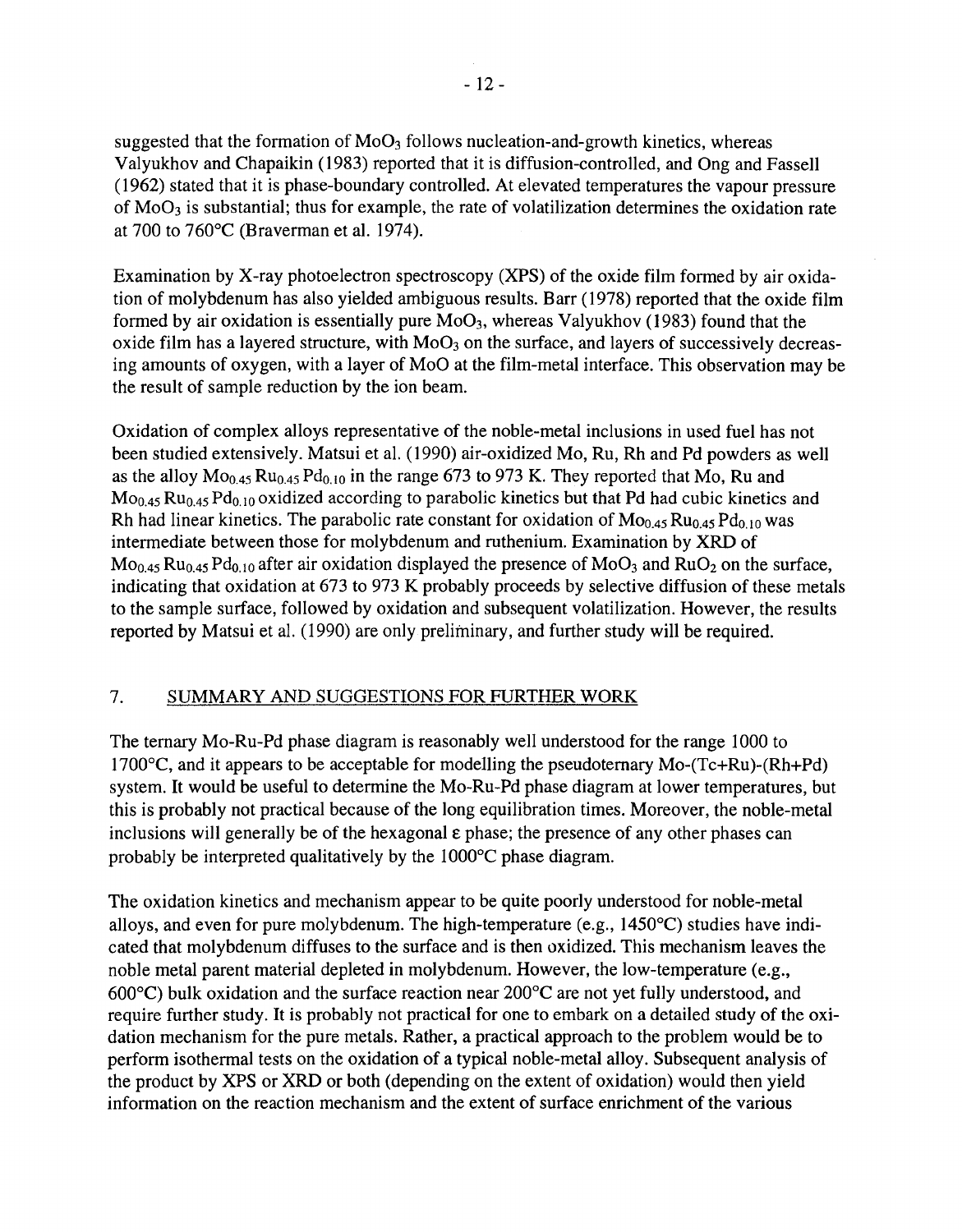metals. Moreover, if the samples were prepared so that they had a reasonably consistent particle size, then it should be possible to derive the relevant diffusion coefficients from the kinetic data.

Known thermodynamic parameters for the noble-metal oxides, along with the activity of the various metals in the alloy (experimental, where possible, or calculated by the regular solution method) can be used to predict the speciation in the solid phase and the vapour pressure in equilibrium with it. The limited experimental data available are in reasonably good agreement with such calculated results. It should be thus possible to develop a thermodynamic database so that a free-energy-minimization code (e.g., CHMWRK, FACT) can be used to predict the vapour pressure of the various metal and metal-oxide species. Moreover, such a database could be used to predict the composition of the alloy as a function of oxygen potential and temperature. Calculated results can be compared to experimental data obtained from Knudsen-cell experiments.

The following specific tests are proposed:

- Isothermal oxidation experiments on a typical Mo-Ru-Rh-Pd alloy, covering the range of oxygen potentials from -400 kJ mol $^{\text{-}1}$  to that of air. Temperatures will range from 200 to 1000°C. Data analysis should yield reaction mechanism and products, the extent of surface enrichment/depletionof Mo and Ru, as well as diffusion coefficients for these elements. Such kinetic experiments will ultimately be required to fully understand noblemetal alloys, however they are not of immediate concern like the following thermodynamic points.
- Determination of an accurate quaternary Mo-Rh-Pd-Ru phase diagram at relevant temperatures. This can, and will, be achieved by measurement of the vapour pressure of volatile elements as a function of temperature and composition. A free-energy minimization code such as FACT can then be used to optimize the phase diagram. This information can then be used to accurately predict the molybdenum speciation as a function of oxygen potential.

#### ACKNOWLEDGEMENTS

The author appreciates the critical review of this manuscript by R. Dickson and B. Hocking. This work was funded by AECL as part of the underlying chemistry research program.

#### REFERENCES

- Barr, T.L., "Study of the Termination of the Passivation of Elemental Metals", J. Phys. Chem. 82,1801-10(1978).
- Braverman, I.B., E.G. Rakov and M. Yu Khazhinskii, "Kinetics of Molybdenum Oxidation on Air at 700-60°", Zh. Neorg. Khim. 19,2949-53 (1974).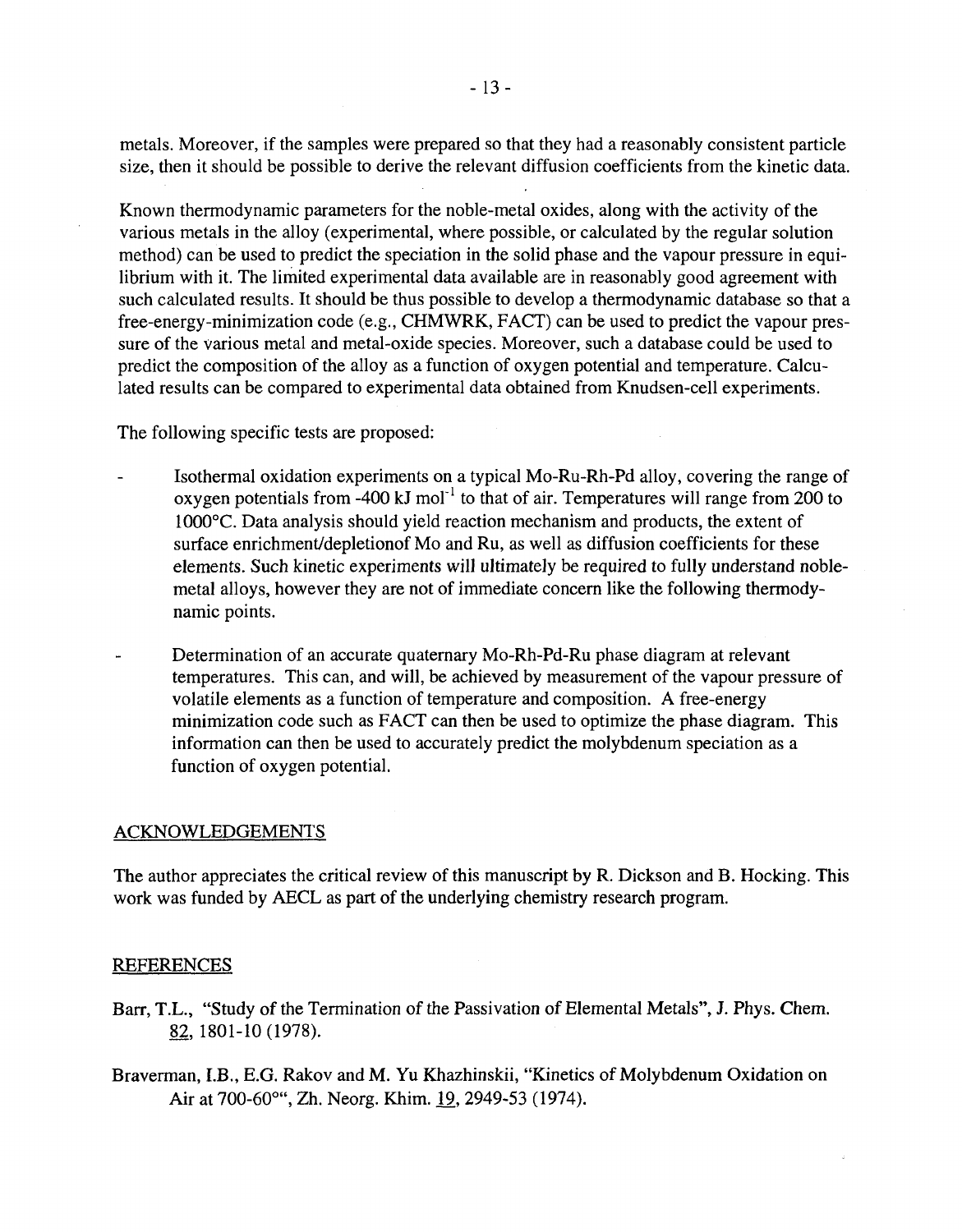Cornish, L.A., and J.N. Pratt, unpublished data (1988) as cited in reference Kleykamp (1989).

- Darby, J.B., D.J. Lam, L.J. Norton, and J.W. Downey, "Intermediate Phases in Binary Systems of 99Tc with Several Transition Elements", J. Less-Common Metals 4, 558 (1962).
- Darby, J.B., L.J. Norton, and J.W. Downey, "Survey of the Binary Systems of Technetium with Group VIII Transition Elements", J. Less-Common Metals 5, 397 (1963).
- Floquet, N., and O. Bertrand, "Interaction of Oxygen with Molybdenum (100), (110), and (111) Surfaces. RHEED, and AES Analyses of the Molybdenum Oxide Nucleation and Growth", J. Solid State Chem. 93, 96-118 (1991a).
- Floquet, N., and O. Bertrand, "Superficial Oxidation of Molybdenum at High Pressure and Low Temperature: RHEED and AES Analyses of the Molybdenum Oxide Formation", Surf. Sci. 251-252, 1044-51 (1991b).
- Fogel, Y.M., "Multistage Proceeding of the Interaction of Oxygen with Metals," Izv. Akad. Nauk SSSR, Ser. Fiz. 40, 2553-8 (1976).
- Forthmann, R., H. Grubmeier, H. Kleykamp and A Naoumidis, "Behaviour of Fission Products in Highly Burnt HTR Fuels in Microprobe", in Proc. IAEA Symp. on Thermodyn. of Nucl. Mater., Vol. 1, Vienna (1974) 147.
- Fukuzawa, T., M. Tanaka, T. Tanabe and S. Imoto, "Preliminary Study on Metallic Inclusions in Nuclear Fuel", Technol. Rept. Osaka Univ. 34, 219 (1984).
- Guenther, R.J., D.E. Blahnik, T.K. Campbell, U.P. Jenquin, J.E. Mendel and C.K. Thornhill, "Characterization of Spent Fuel Approved Testing Material ATM-106", Pacific Northwest Laboratory Report, PNL-5109-106, UC-70 (1988).
- Gulbransen, E.A., "Thermochemistry and the Oxidation of Refractory Metals at High Temperature" 26, 19-28 (1970).
- H. Kleykamp, "The Chemical State of the Fission Products in Oxide Fuels", J. Nucl. Mater. 131. 221-246(1985).
- Kaufman, L., and H. Bernstein, "Computer Calculation of Phase Diagrams with Special Reference to Refractory Materials", Academic Press, New York, NY (1970).
- Kleykamp, H. "Constitution and Thermodynamics of the Mo-Ru, Mo-Pd, Ru-Pd and Mo-Ru-Pd Systems", J. Nucl. Mater. J67, 49-63 (1989).
- Kleykamp, H. "Die radiale sauerstoff-verteilung im brennstoff bestrahlter mischoxidbrennstabe unterschiedlicher ausgangsstöchiometrie", J. Nucl. Mater. 66, 292-300 (1977).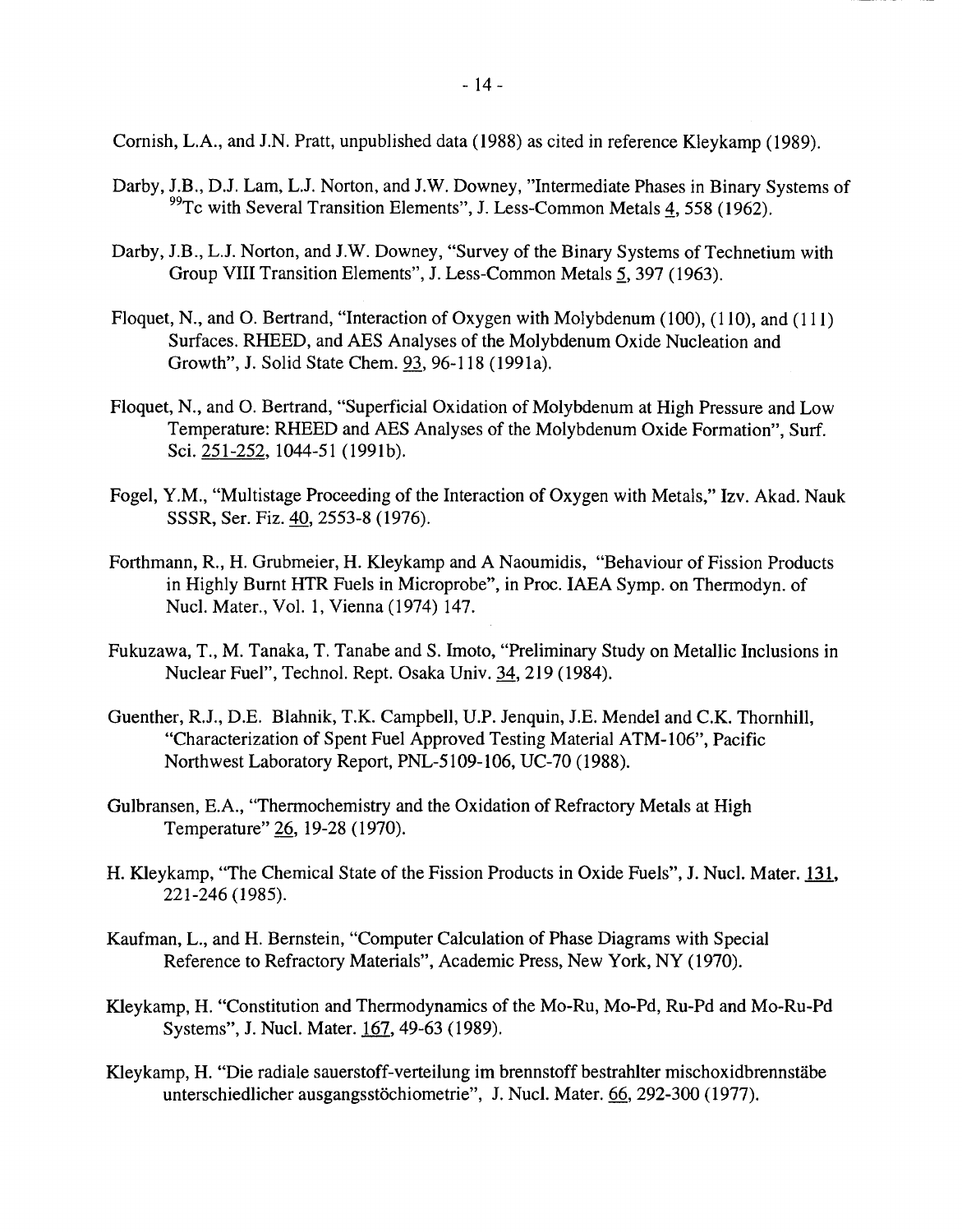- Kleykamp, H. "The Chemical State of LWR High-Power Rods Under Irradiation", J. Nucl. Mater. 84, 109-117 (1979).
- Kleykamp, H., "Behaviour of Fission Products in Highly Burnt HTR Fuels by Microprobe Analysis". Report KfK 2213 (1975).
- Kleykamp, H., "The Chemical State of Fission Products in Oxide Fuels at Different Stages of the Nuclear Fuel Cycle", Nucl. Technol. 80412-422 (1988a).
- Kleykamp, H., J.O. Paschoal, R. Pejsa and F. Thommler, "Composition and Structure of Fission Product Precipitates in Irradiated Oxide Fuels: Correlation with Phase Studies in the Mo-Ru-Rh-Pd and BaO-UO<sub>2</sub>-ZrO<sub>2</sub>-MoO<sub>2</sub> Systems", J. Nucl. Mater. 130, 426 (1985).
- Kleykamp. H., KfK-Nachr. "Composition of the Residues from the Dissolution of Irradiated LWR Fuel in Nitric Acid" 20, 122 (1988b).
- Matsui, T., and K. Naito, "Thermodynamic Calculation on the Vaporization of Fission-Produced Noble Metal System in Vacuum and Oxidative Atmosphere at High Temperatures", J. Nucl. Sci. Technol. 26, 1102-1111 (1989b).
- Matsui, T., and K. Naito, "Vaporization Study on Fission-Produced Noble Metal Alloys by Mass-Spectrometric Method", Thermochimica Acta 139, 299-312 (1989a).
- Matsui, T., T. Hoshikawa and K. Naito, "Oxidation of Simulated Fission-Produced Noble Metals and Alloys", Solid State Ionics 40/41, 996-999 (1990).
- Naito, K., T. Tsuji, T. Matsui and A. Date, "Chemical State, Phases and Vapor Pressures of Fission-Produced Noble Metals in Oxide Fuel", J. Nucl. Mater. 154, 3-13 (1988).
- Nozoye, H., Matsumoto, Y., Onishi, T. and Tamaru, K., "Initial Oxidation of Molybdenum Studied by a High Resolution Auger-Photoelectron Spectrometer", J. Chem. Soc, Faraday Trans. 1 72, 389-98 (1976).
- Ong, J.N., Jr. and W.M. Fassell, Jr., "Kinetics of Oxidation of Columbium and other Refractory Metals", Corrosion 18, 382-389 (1962).
- Paschoal, J.O., "Der aufbau der systeme Mo-Ru-Rh-Pd und  $UO_2$ - $ZrO_2$ -Mo $O_2$ -BaO und ihre korrelation met spaltproduktausscheidungen in bestrahlten brennstoffen", Report, KfK 3473 (1983).
- Paschoal, J.O., H. Kleykamp and F. Thümmler, "Phase Equilibria in the Quaternary Molybdenum-Ruthenium-phodium-palladium system", Z. Metallk. 74, 652-64 (1983).
- Raynaud, G.M., "The High Temperature (T *~* 1000K) Oxidation of Molybdenum", J. Mater. Sci. Lett. 3, 965-7 (1984).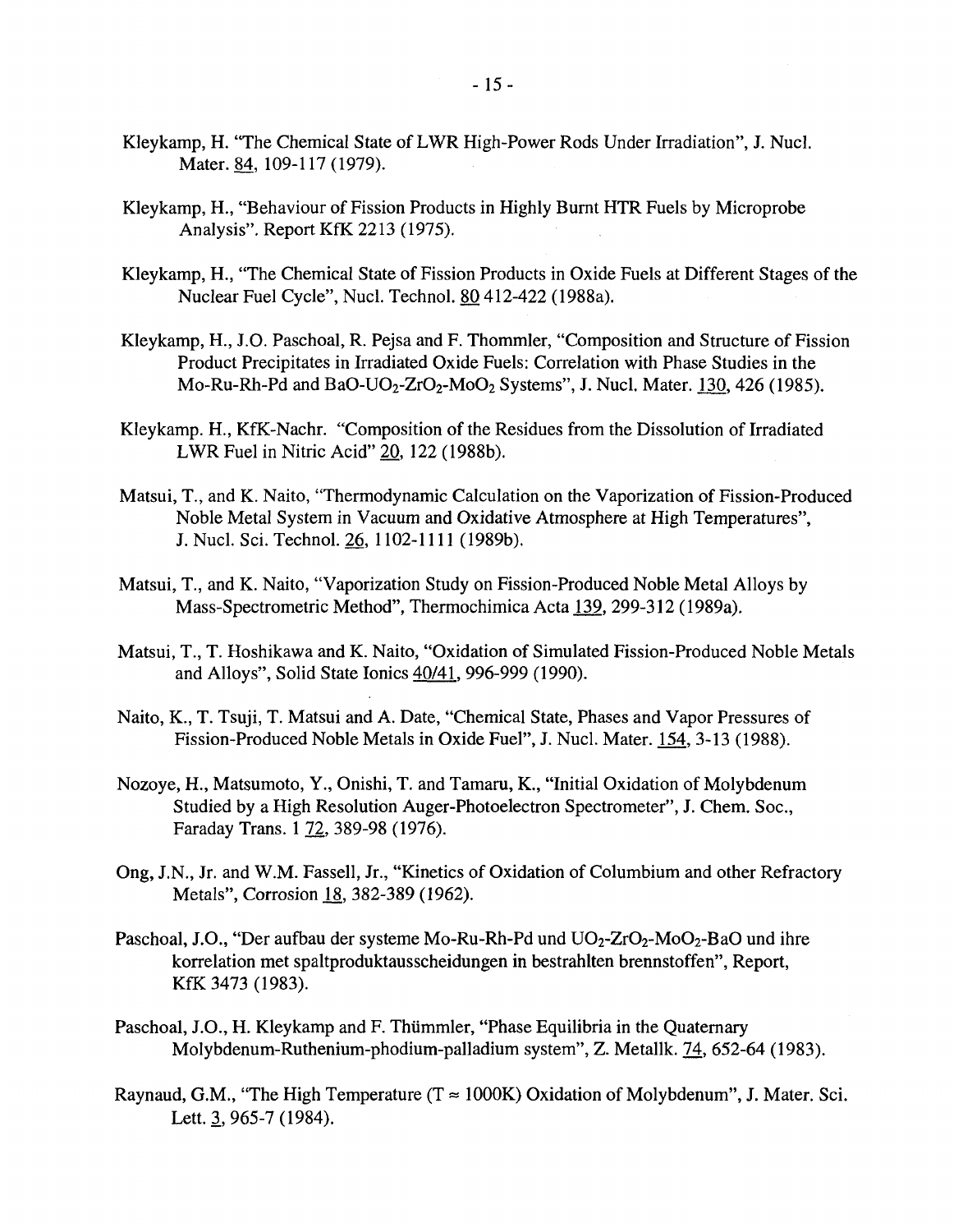- Tait, J.C. I.C. Gauld and G.B. Wilkin. "Derivation of Initial Radionuclide Inventories for the Safety Assessment of the Disposal of Used CANDU® Fuel", Atomic Energy of Canada Limited Report, AECL-9881 (1989).
- Ugajin, M., and K. Shiba, "Stability of the Simulated Fission-Product Phases in  $(Th, U)O<sub>2</sub>$ ", J. Nucl. Mater. 105, 211-218 (1982).
- Ugajin, M., and K. Shiba, "The Chemical State of Burnup-Simulated  $(Th, U)O<sub>2</sub>$  at High Oxygen Potential", J. Nucl. Mater. 91, 227 (1980).
- Valyukhov, D.P., "Study of the Stoichiometric Composition of Oxide Films on Molybdenum by X-ray Photoelectron Spectroscopy and Secondary Ion Mass Spectrometry", Nov. Mater. Elektron. Tekh. 103-6 (1983).
- Valyukhov, D.P., and S.P. Chapaikin. "X-ray Photoelectron Spectroscopic and Secondary Ionic Mass Spectrometric Study of the Stoichiometric Composition of Thin Films on Molybdenum", Deposited Doc. 4672-83 (1983).
- Zhizhin, G.N., M.A. Moskaleva, V.I. Silin, and V.A. Yakovlev, "Study of the Oxidation of a Molybdenum Surface by Surface Electromagnetic Wave (SEW) Spectroscopy", Poverkhnost 3, 122-7(1982).